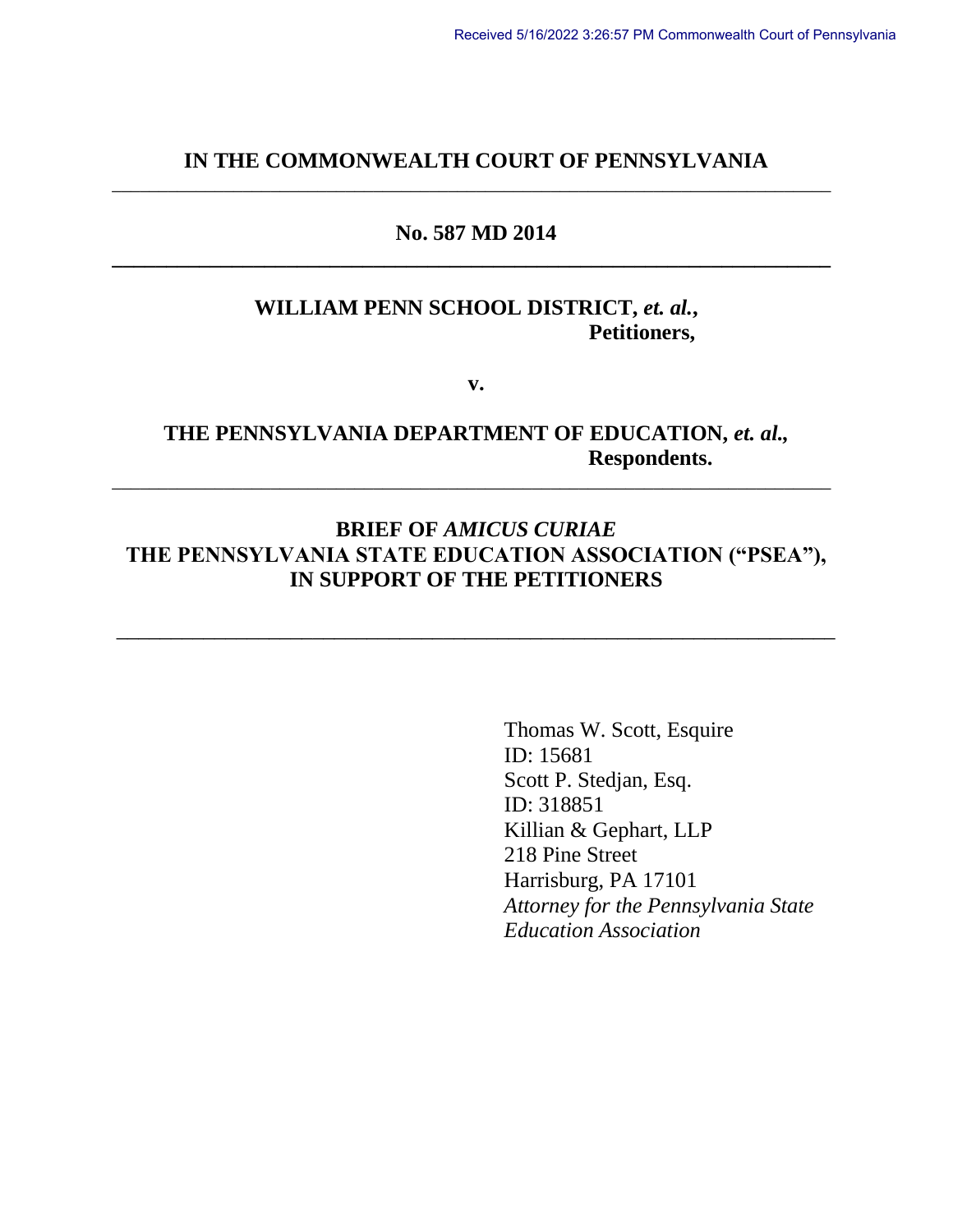# **TABLE OF CONTENTS**

| I.             |    |                                                                                                                                                                                                               |
|----------------|----|---------------------------------------------------------------------------------------------------------------------------------------------------------------------------------------------------------------|
| П.             |    |                                                                                                                                                                                                               |
| Ш.             |    | An analysis of Department of Education data establishes that students<br>attending low-income school districts have fewer human educational<br>resources available to them than those in wealthier districts3 |
| A.             |    |                                                                                                                                                                                                               |
| <b>B.</b>      |    | Low-income school districts have fewer financial resources available                                                                                                                                          |
| $\mathbf{C}$ . |    | Low-income districts do not provide sufficient human educational                                                                                                                                              |
|                | 1. |                                                                                                                                                                                                               |
|                | 2. | There are far fewer non-classroom professionals and education<br>support professionals available to students in low-income school                                                                             |
|                | 3. | Salaries and benefits are reduced in low-income school districts,<br>making it harder for those districts to attract and retain professional                                                                  |
|                | 4. | Far more teachers in low-income school districts are working on<br>emergency permits, teaching outside their certificated areas of                                                                            |
|                | 5. | Teacher turnover is higher in low-income districts and teacher                                                                                                                                                |
|                |    | IV. The inadequacy of human educational resources in low-income districts<br>results in a disproportionate number of their students failing to achieve their                                                  |

# **APPENDIX A1-A9**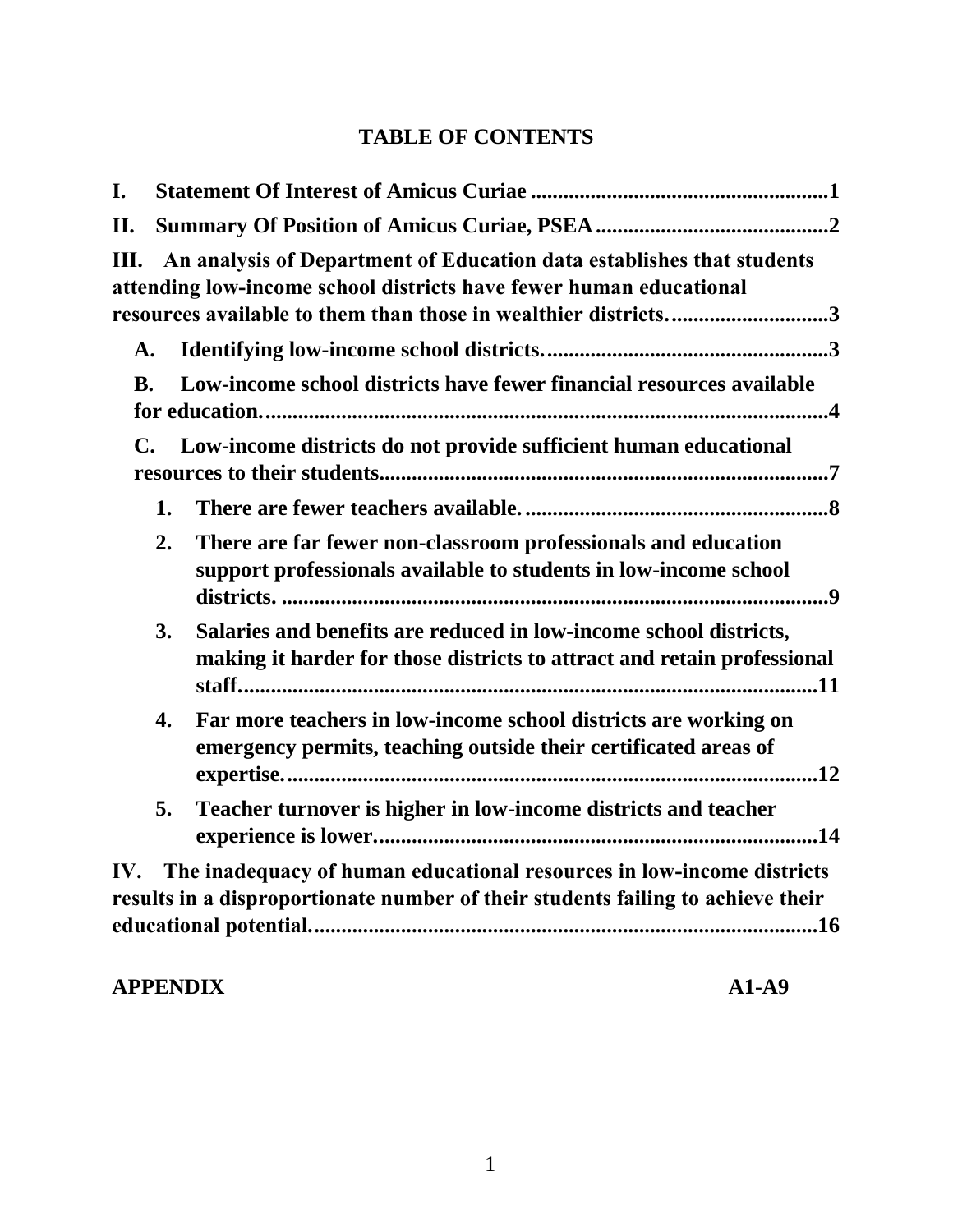### <span id="page-2-0"></span>**I. Statement Of Interest of Amicus Curiae<sup>1</sup>**

The Pennsylvania State Education Association ("PSEA") files this brief in support of the position of Petitioners, William Penn School District, *et al*. PSEA is a nonprofit corporation and labor organization representing over 177,000 individual members, most of who are employees of the public school districts of the Commonwealth. PSEA has over 1,000 affiliated local associations, almost all of which are certified as exclusive-bargaining representatives of the employees of public school districts of the Commonwealth. PSEA and its local associations share the primary goals of: (i) protecting and advancing the welfare of our members; and (ii) promoting the educational welfare of Pennsylvanians by delivering the best possible educational programs and most effective learning environments to all students in the Commonwealth. In pursuit of those goals, PSEA has participated as amicus curiae before this Honorable Court and before other state and federal courts in cases that present important issues impacting our members and the students they serve. PSEA has developed a reputation for comprehensive and expert research in the fields of education and labor law.

<sup>&</sup>lt;sup>1</sup> No party to this case has paid, in whole or part, for the preparation of this brief.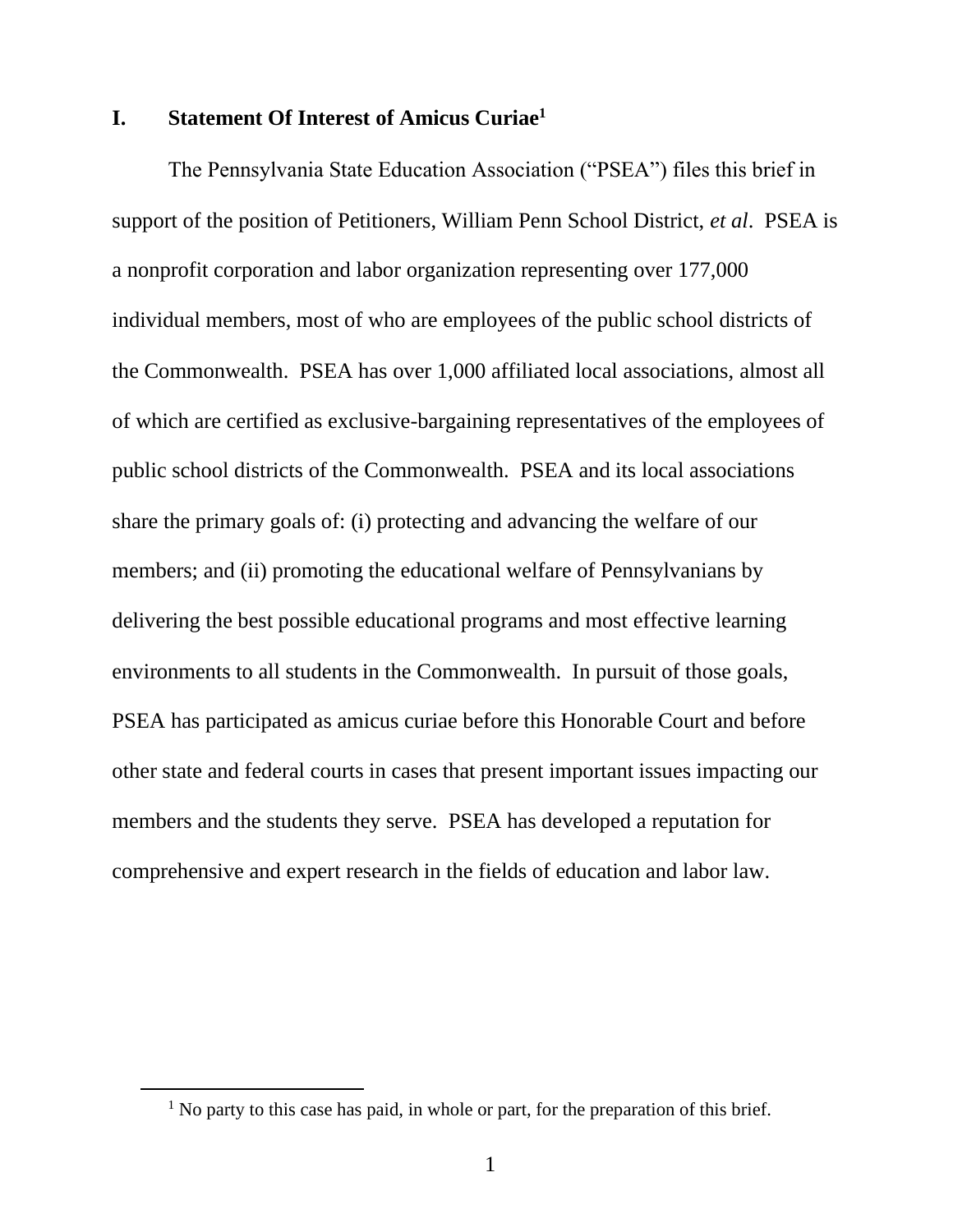#### <span id="page-3-0"></span>**II. Summary Of Position of Amicus Curiae, PSEA**

PSEA knows public school educators and the school districts for which they work. PSEA tracks, compiles, and analyzes the comprehensive statistics on educators and their school districts that are gathered and published by the Department of Education ("PDE"). As shown in the charts and analysis that follow, PDE's own data firmly establishes that the students attending low wealth school districts have fewer human, in-person educational resources available to them than students in districts with more financial resources.

- There are fewer teachers.
- There are far fewer educational support professionals available to assist students (guidance counsellors, social workers, nurses, psychologists and instructional aides).
- More teachers are teaching outside their certificated areas of expertise on emergency permits.
- Teachers are paid less, resulting in higher teacher turnover and a less experienced faculty.

PSEA believes the quality and quantity of human educational resources available to teach and support students is the most significant determiner of educational outcomes. The data shows a significant disparity in the human educational resources available to the students of low-wealth school districts, whether viewed in absolute terms or in comparison to wealthier districts. Unfortunately, and despite the truly heroic efforts of the staff in low-wealth school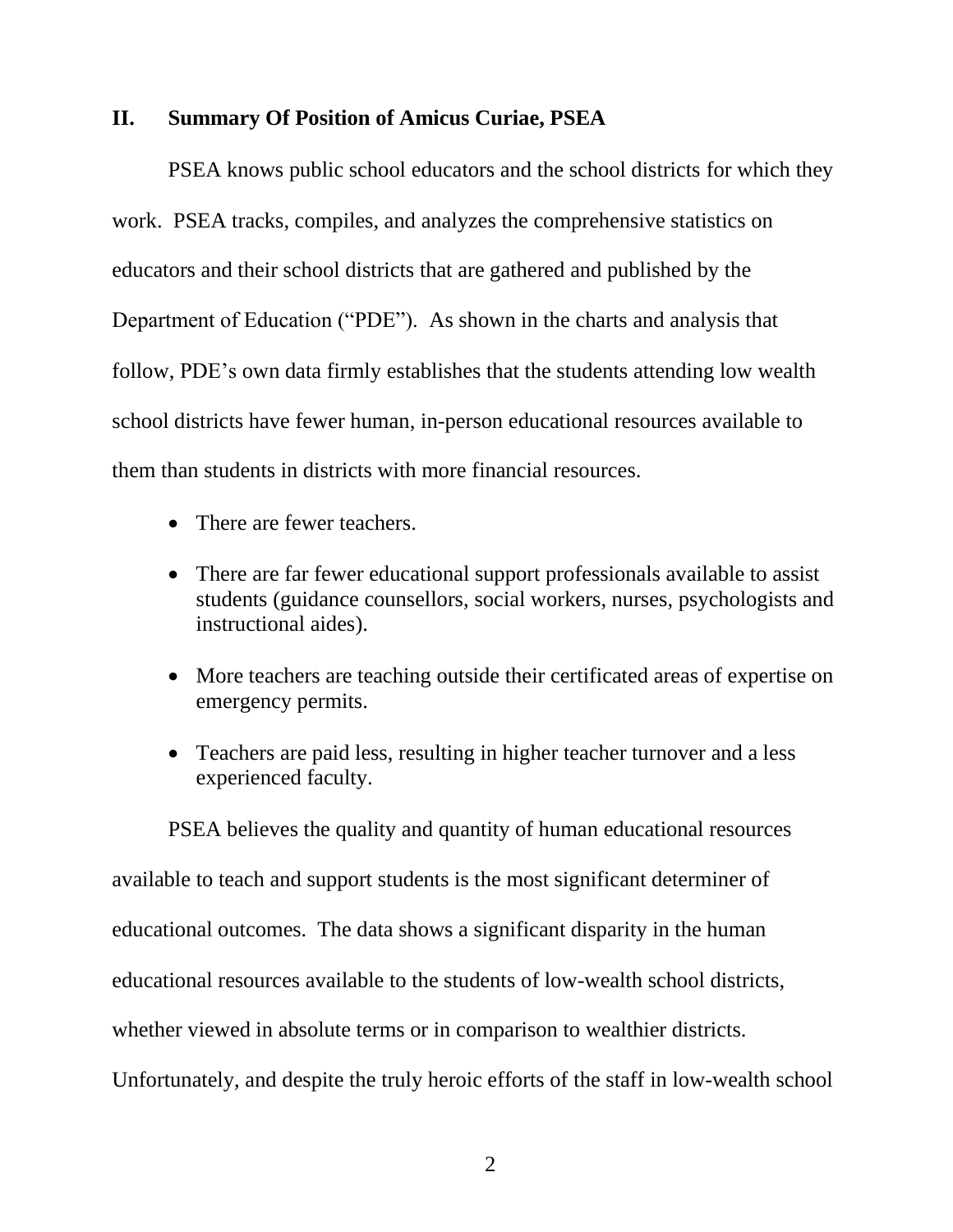districts, the data also confirms that an outsized percentage of the students in low wealth districts continue to perform below average on state approved and mandated assessment tools, significantly worse than their peers who are fortunate enough to attend higher wealth districts.

Until low-wealth school districts can afford to provide the human educational resources that are routinely available in wealthier districts, the General Assembly has failed its constitutional duty to maintain and support a thorough and efficient system of public education in this Commonwealth.

# <span id="page-4-0"></span>**III. An analysis of Department of Education data establishes that students attending low-income school districts have fewer human educational resources available to them than those in wealthier districts. 2**

#### **A. Identifying low-income school districts.**

<span id="page-4-1"></span>PDE collects data on educators and educational support professionals for each school district. PSEA's analysis is based on PDE's data for each school district for each school year from 2016 to 2020. To analyze the impact of school district income on available human educational resources, we divided the 500 public school districts into five quintiles, based on a five-year average of the Median Household Income of the residents as calculated by the United States Census Bureau for each year from 2016 to 2020.

<sup>&</sup>lt;sup>2</sup> The methodology and sources of data used to produce the tables, figures, and conclusions set forth in this Amicus brief are contained in the attached Appendix.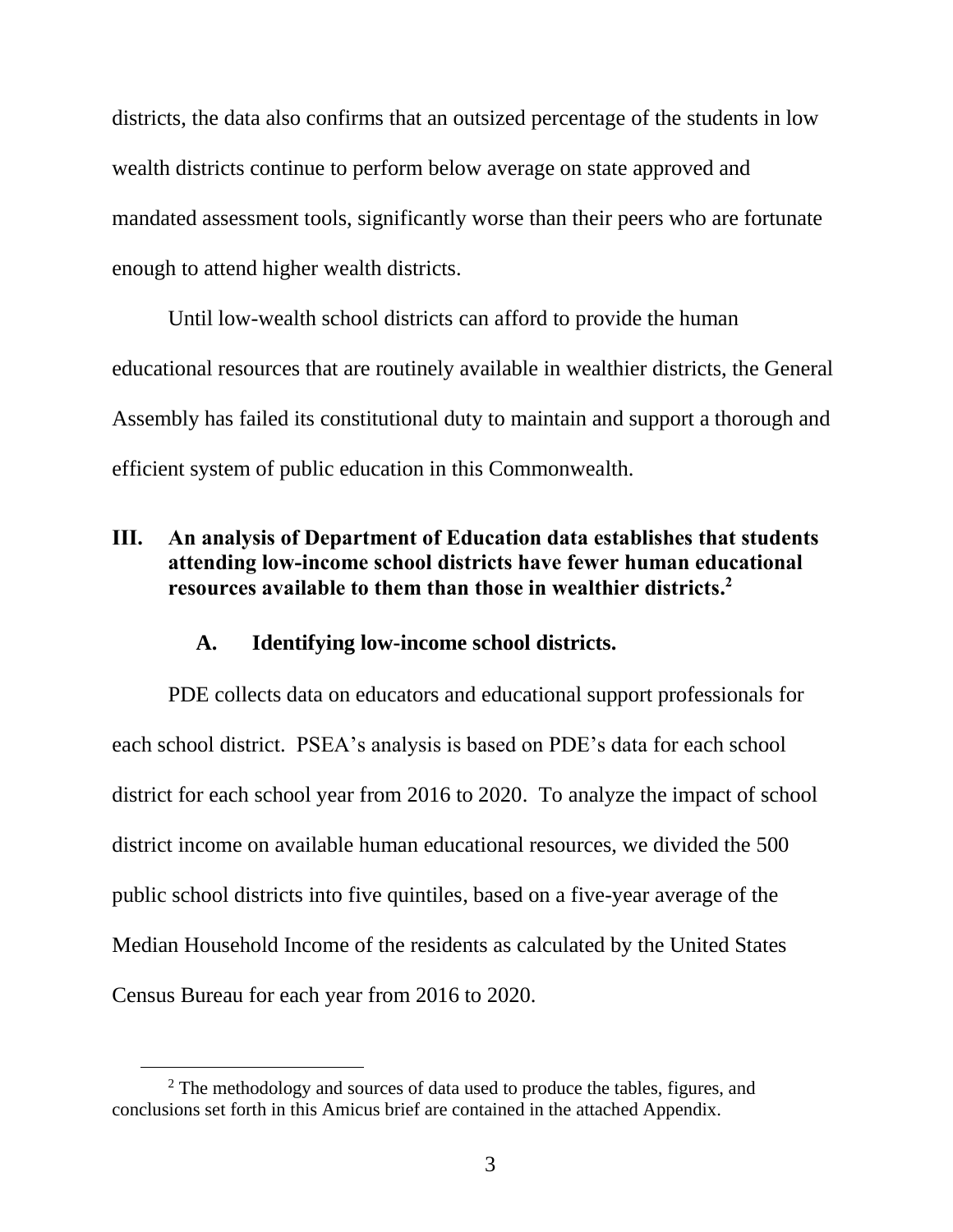*First quintile*: Median Household Income greater than \$72,466 *Second quintile:* Median Household Income between \$60,936 and \$72,466 *Third quintile:* Median Household Income between \$53,250 and \$61,936 *Fourth quintile:* Median Household Income between \$46,893 and \$53,250 *Fifth quintile:* Median Household Income less than \$46,893.

The focus of PSEA's analysis is on the human educational resources available in the  $5<sup>th</sup>$  quintile, the lowest income school districts. However, it can readily be seen that districts that fall into the 4<sup>th</sup> (next lowest) quintile are also significantly challenged in their ability to meet the educational needs of their students.

## **B. Low-income school districts have fewer financial resources available for education.**

<span id="page-5-0"></span>School districts have three principal sources of funds: (i) local tax revenue (real estate and local income taxes); (ii) state subsidy; and (iii) federal assistance.<sup>3</sup> Not surprisingly, there is a substantial difference between the household income and wealth of districts in the  $1<sup>st</sup>$  (wealthiest) quintile and those in the  $5<sup>th</sup>$  (poorest) quintile. As a result, districts in the  $1<sup>st</sup>$  quintile have significantly more dollars of local revenue per student available to fund their public schools. Using PDE figures, PSEA calculated the average local revenue per *weighted student* over the

<sup>&</sup>lt;sup>3</sup> Federal assistance is by far the smallest component of district revenue, is outside the scope of this litigation, and has not been considered in our analysis.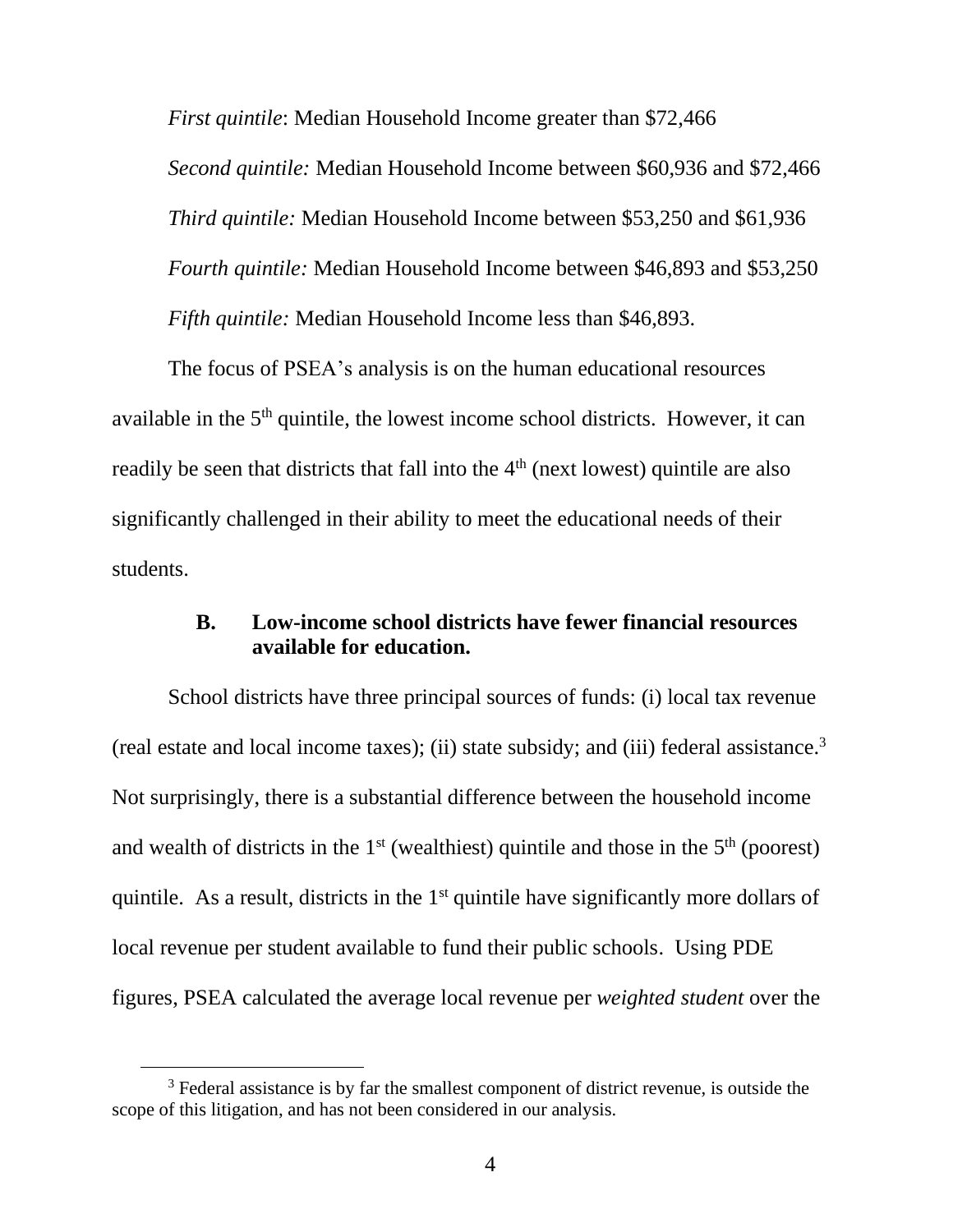period from 2016 to 2020. To arrive at the number of students per district, PSEA used PDE's Student Weighted Average Daily Membership ("SWADM") count, which is the same count used in the current funding formula. This metric begins with each school district's Average Daily Membership ("ADM)", which is then adjusted up by PDE to reflect higher need in districts with specific characteristics that increase the cost of education services, such as a high concentration of students in poverty, English Language Learners, charter enrollment, and a relatively low population density. PSEA used PDE's weighted student count ("SWADM") throughout our analysis because it better reflects the constraints faced by districts in terms of available resources than an analysis that relies solely on enrollment or pupil counts, which implicitly assumes every child has the same needs in terms of the assistance required to achieve the proficiency in the Commonwealth's academic standards, without regard to their district of residence.

As shown below, the lowest income school districts  $(5<sup>th</sup>$  quintile) have \$3,591 less local revenue per weighted student than the average, and *\$9,150 less* than the highest income (1st quintile) districts.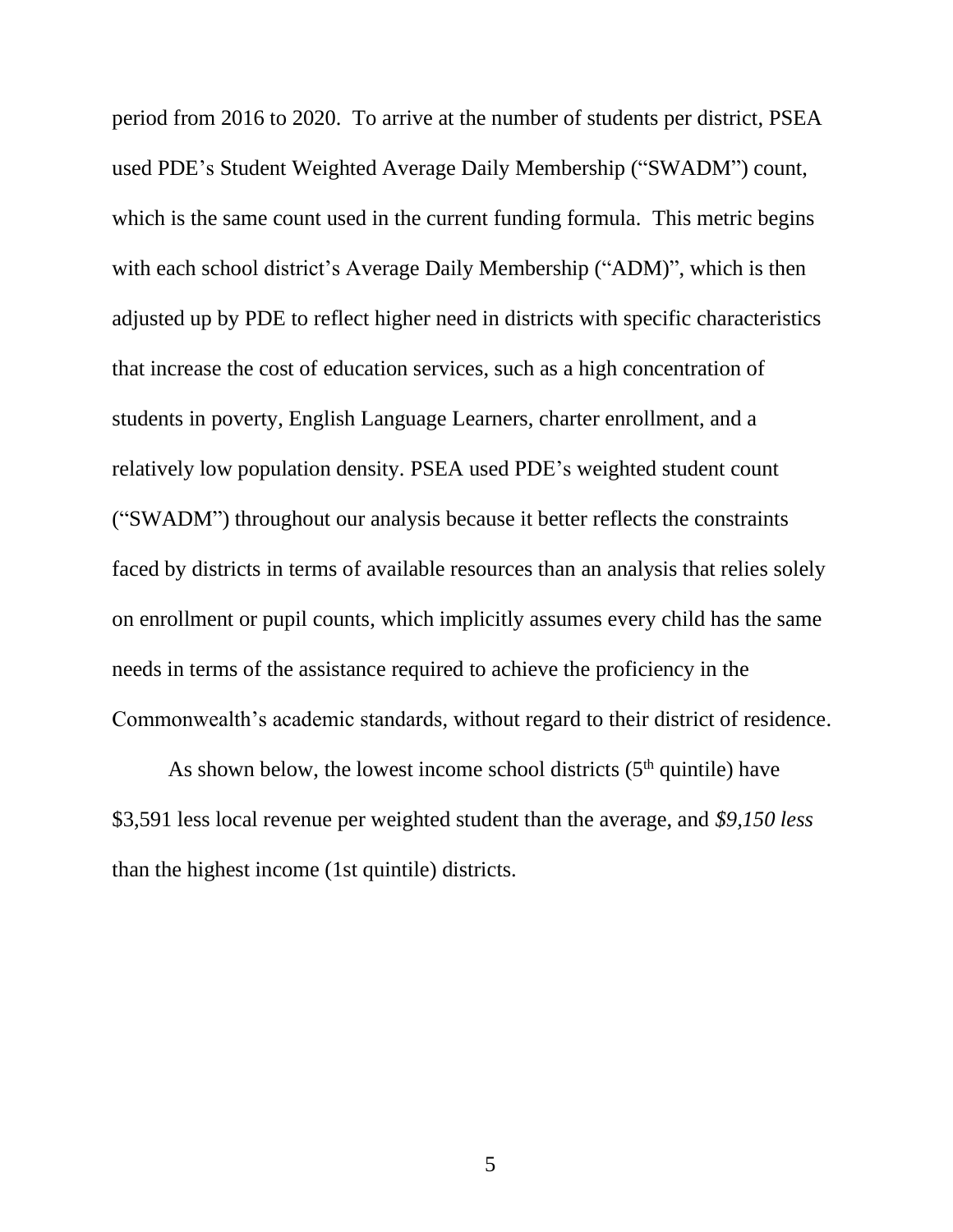# Figure 1.



The lower household incomes are in a district, the less local revenue a

The addition of state subsidies to local budgets increases the funds available for education. If the state funding formula were perfectly aligned and funded, state subsidy money would bridge that gap and equalize the resources available for education from the wealthiest to the poorest school districts. It does not. Indeed, it does not even come close. As Figure 2 details, the lowest income districts remain far behind. Their current expenditure per weighted student of \$10,155 is still \$1,991 less than the statewide average of \$12,146, and \$5,000 (33%) per student behind the expenditure of highest income districts in the Commonwealth.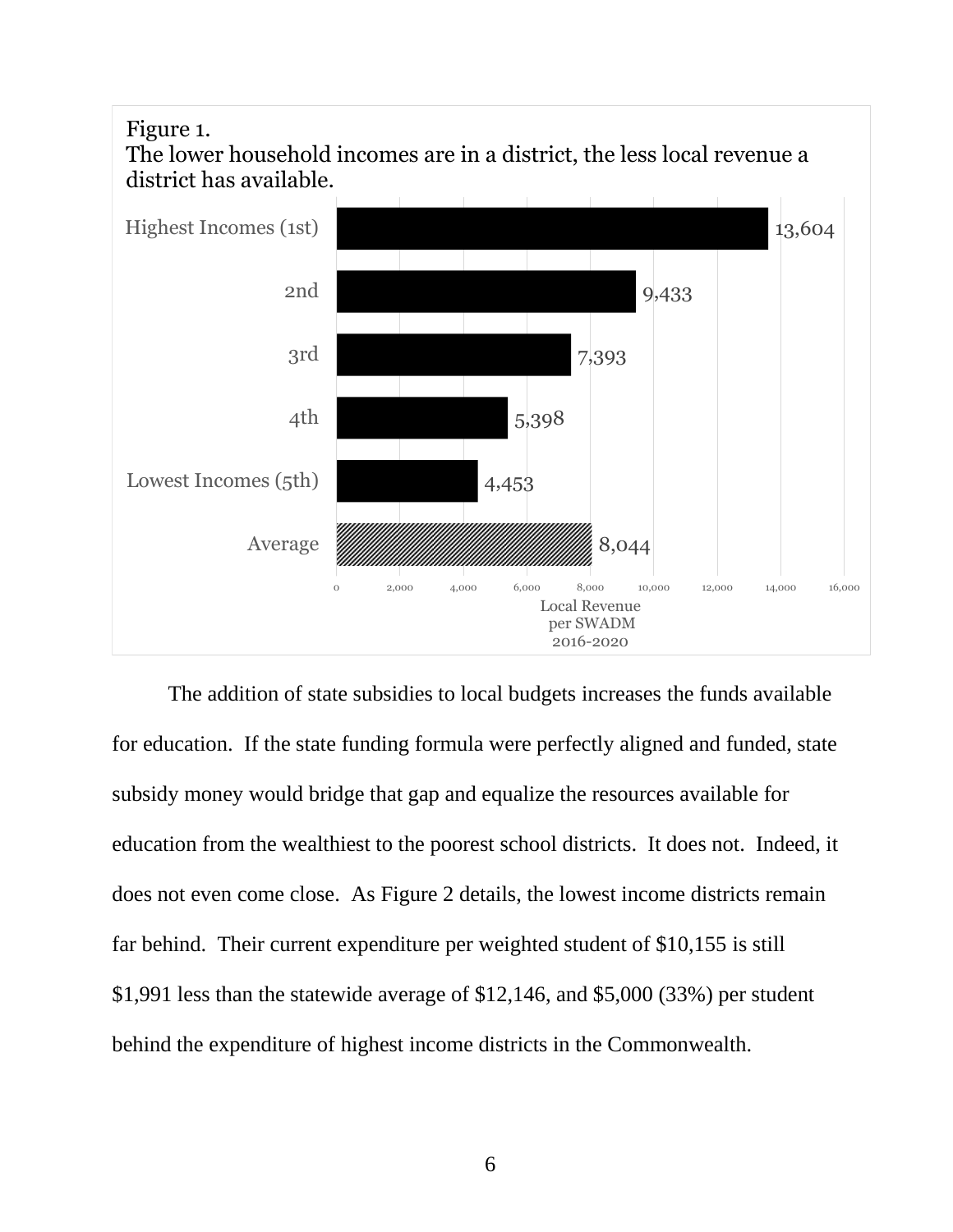

# **C. Low-income districts do not provide sufficient human educational resources to their students.**

<span id="page-8-0"></span>The disparity in resources available to low-income school districts is a fact. The question becomes: does it matter? Does the funding gap translate into less educational opportunity and achievement for the children who live there? Unfortunately, the answer is a resounding "yes." Funding does matter. Our analysis establishes that, by virtually every recognized metric, the human educational resources available to the children living in the Commonwealth's poorest school districts not only falls far below what is available elsewhere but fails to provide those children with the thorough and efficient education they have been promised.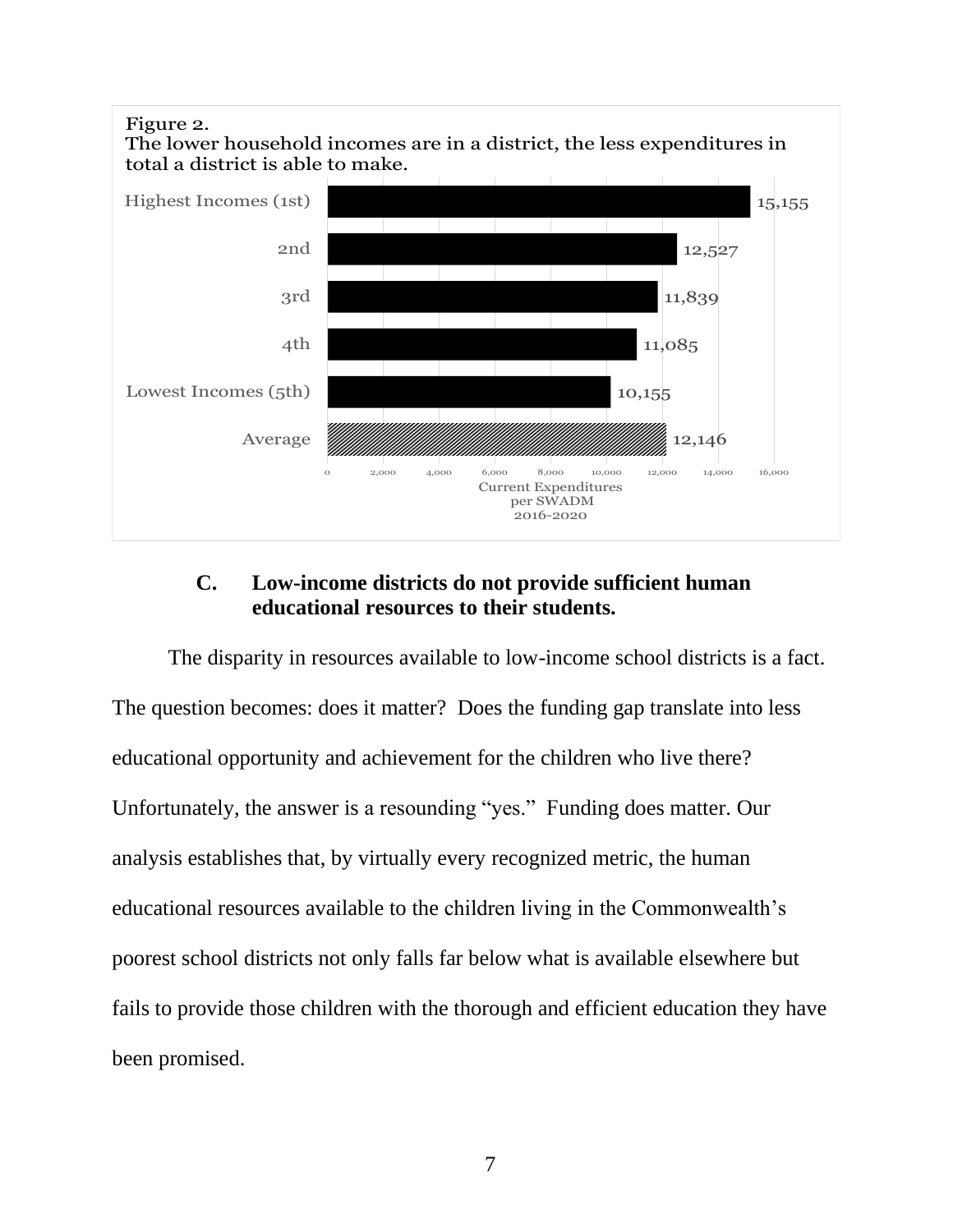# <span id="page-9-0"></span>18 21 18 18 18 16 0  $5$  10  $15$  20  $25$ Average Lowest Incomes (5th) 4th 3rd 2nd Highest Incomes (1st) Weighted Students Per Teacher 2016-2020 Figure 3. The lower household incomes are in a district, the more weighted students there are per teacher.

### **1. There are fewer teachers available.**

It is a simple yardstick – but still a material one. In the lowest income districts, there are 21.5 weighted students for every teacher; that's 15% more students per teacher than the statewide average (18.3) and 31% higher than what prevails in the highest income school districts (16). The more students each teacher has, the less individualized time and attention each student can receive. Yes, these are averages, and it is a rough measure. But student/teacher ratio still matters – especially when taken in conjunction with the other "human educational resource" challenges low-income, low-wealth school districts face.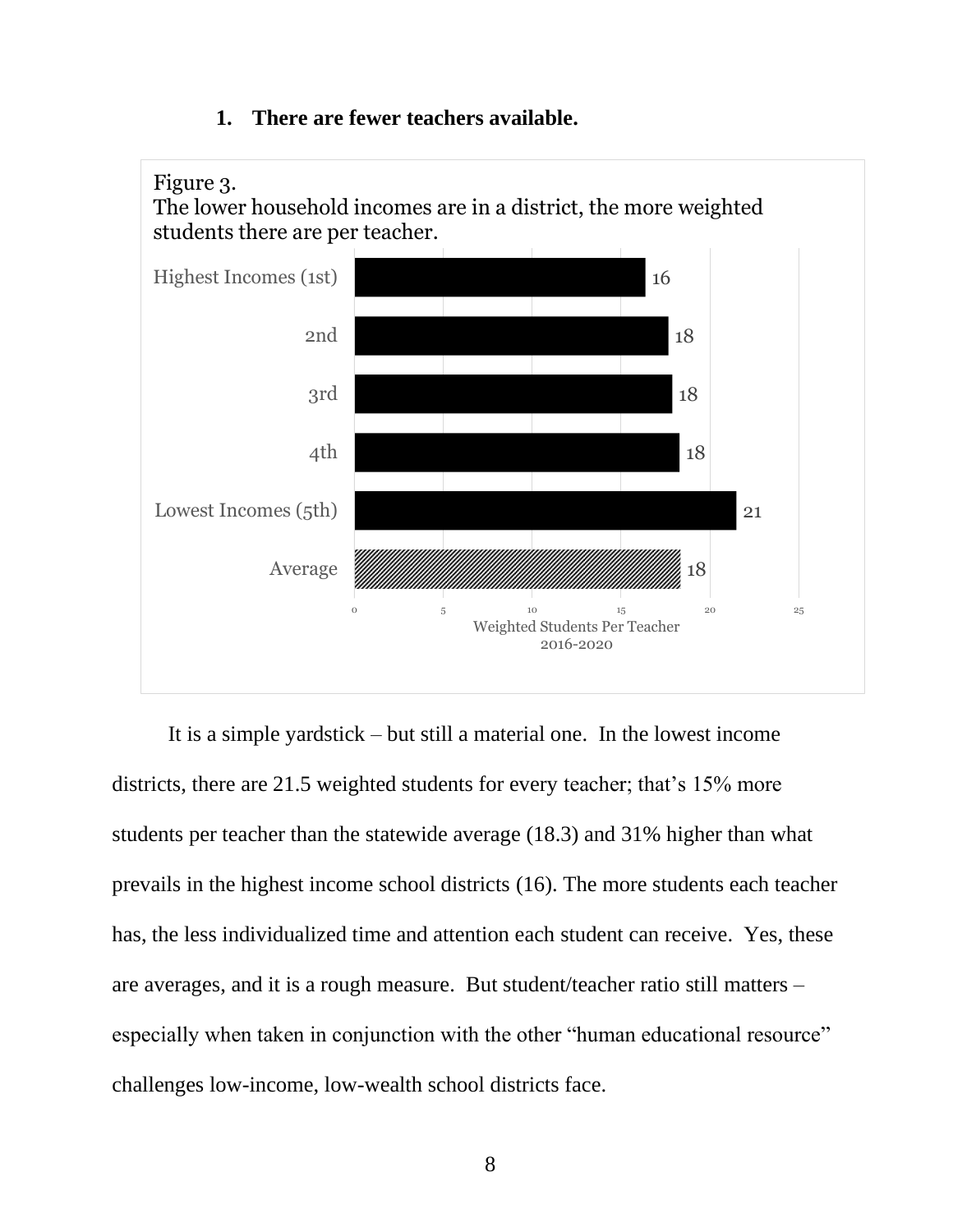## <span id="page-10-0"></span>**2. There are far fewer non-classroom professionals and education support professionals available to students in low-income school districts.**

Of all the statistics reviewed, the analysis of non-classroom professionals and instructional aides available across school districts, divided by wealth, provides perhaps the starkest evidence of disparity. Counselors, social workers, nurses, psychologists, and instructional aides are as important to the delivery of a thorough and efficient 21<sup>st</sup> Century education as classroom teachers. Indeed, changes in the education of children with special needs, coupled with the increasing socialization demands placed on public schools, have heightened the necessity for non-classroom professionals and para-professionals. This is particularly true in low-income school districts. Many of their students arrive at school with more challenging home situations, and larger learning gaps, requiring more resources than typical of students arriving at school in higher income communities. The following table shows that those who need the most have access to the least. (Note: the table shows the number of weighted *students* per nonclassroom professional and instructional aide, not the number of support professionals.)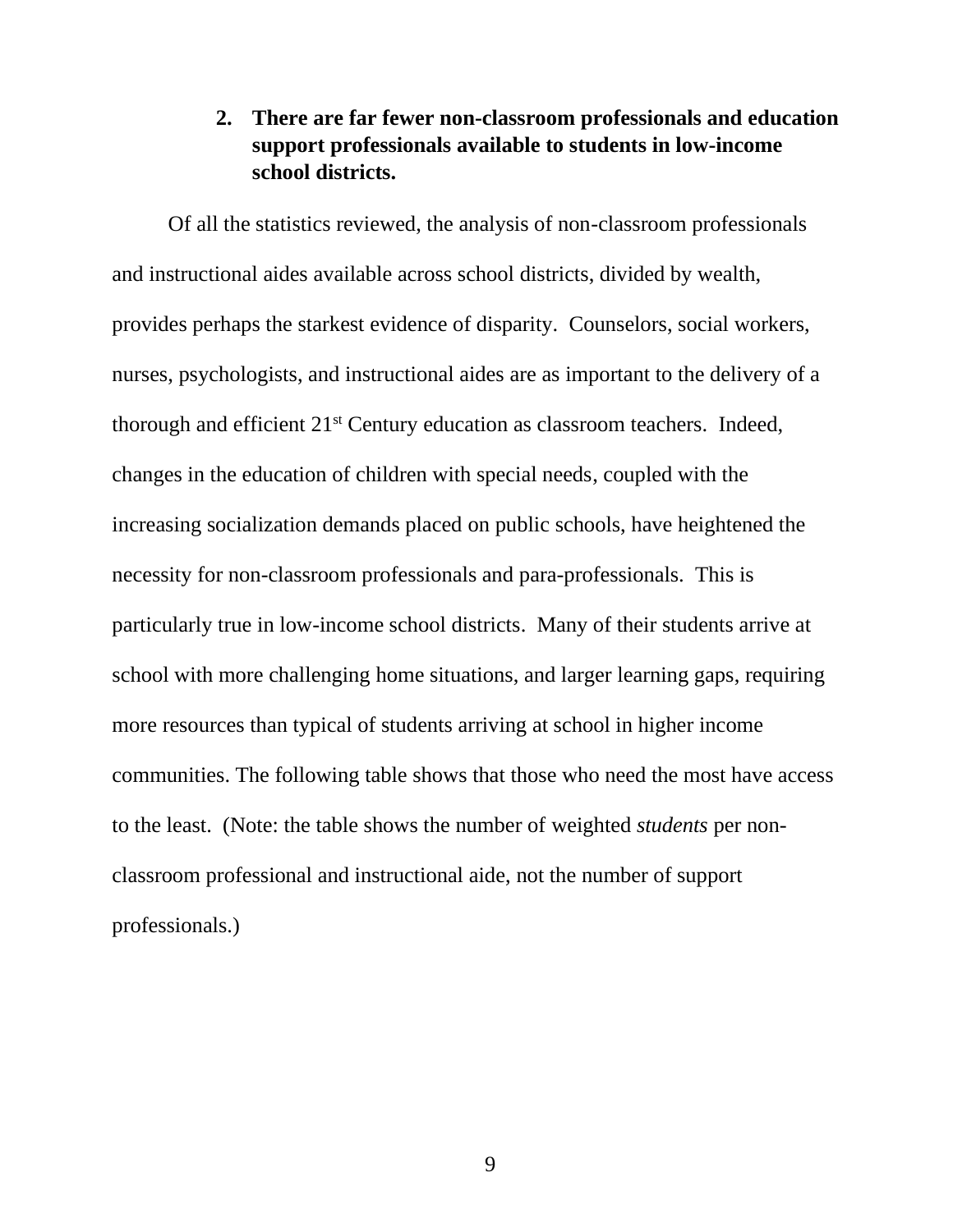#### Table 1.

The lower household incomes are in a district, the more weighted students there are for each social worker, nurse, psychologist and instructional aide.

| Income Quintile       | Weighted Students Per Educational Support Professional <sup>1</sup> |                   |        |               |                        |       |                            |  |
|-----------------------|---------------------------------------------------------------------|-------------------|--------|---------------|------------------------|-------|----------------------------|--|
|                       | Counselors                                                          | Social<br>Workers | Nurses | Psychologists | Instructional<br>Aides | Total | Difference<br>From Average |  |
| Highest Incomes (1st) | 395                                                                 | 4,168             | 1,030  | 1,487         | 79                     | 59    | (18.9)                     |  |
| 2nd                   | 476                                                                 | 6,180             | 1,132  | 1,636         | 123                    | 79    | 0.5                        |  |
| 3rd                   | 512                                                                 | 3,459             | 1,089  | 1,700         | 116                    | 80    | 2.2                        |  |
| 4th                   | 530                                                                 | 2,952             | 1,060  | 1,840         | 113                    | 79    | $1.3\,$                    |  |
| Lowest Incomes (5th)  | 675                                                                 | 5,692             | 1,256  | 2,095         | 170                    | 93    | 14.6                       |  |
| Average               | 518                                                                 | 4,768             | 1,113  | 1,724         | 120                    | 78    |                            |  |

<sup>1</sup> Total Student Weighted ADM in 2016-2020

Source. PSEA Research based on Department of Education data

When budgets are built, and staff is slashed to meet those budgets, these critically important (but non-mandated) personnel are the first to go. Consider the numbers of weighted students per instructional aide in the lowest income  $(5<sup>th</sup>$ quintile) districts. The numbers jump up dramatically from the student load in all other districts. How can anyone justify 170 students per instructional aide in lowincome districts when there are 79 students per aide in high income districts? Even the average in  $2<sup>nd</sup>$ ,  $3<sup>rd</sup>$ , and  $4<sup>th</sup>$  quintiles, at 117, is significantly above the 170 students per aide in poor districts. Would anyone suggest that the need for counsellors, social workers, nurses, or psychologists is *less* in the Commonwealth's poorest school districts?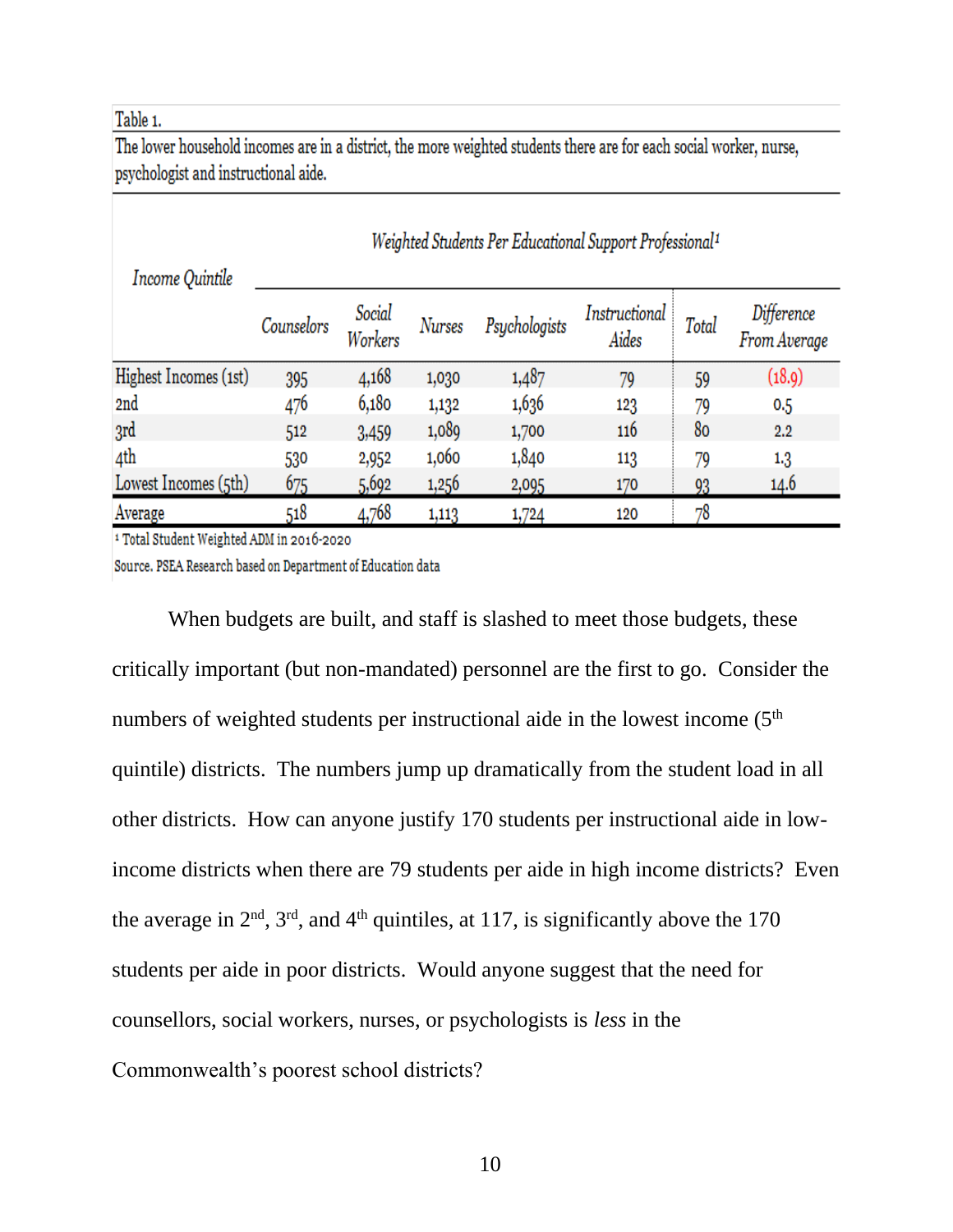# **3. Salaries and benefits are reduced in low-income school districts, making it harder for those districts to attract and retain professional staff.**

<span id="page-12-0"></span>Personnel costs – salaries and benefits – are the largest single budget item in every school district. It comes as no surprise that average teacher salaries are highest in high wealth districts and lowest in low wealth districts. As reflected below, the differences are substantial. Teacher salaries in the poorest districts average 10% lower than the state-wide average and \$16,749 or 22% lower than the average salary in the highest income districts.

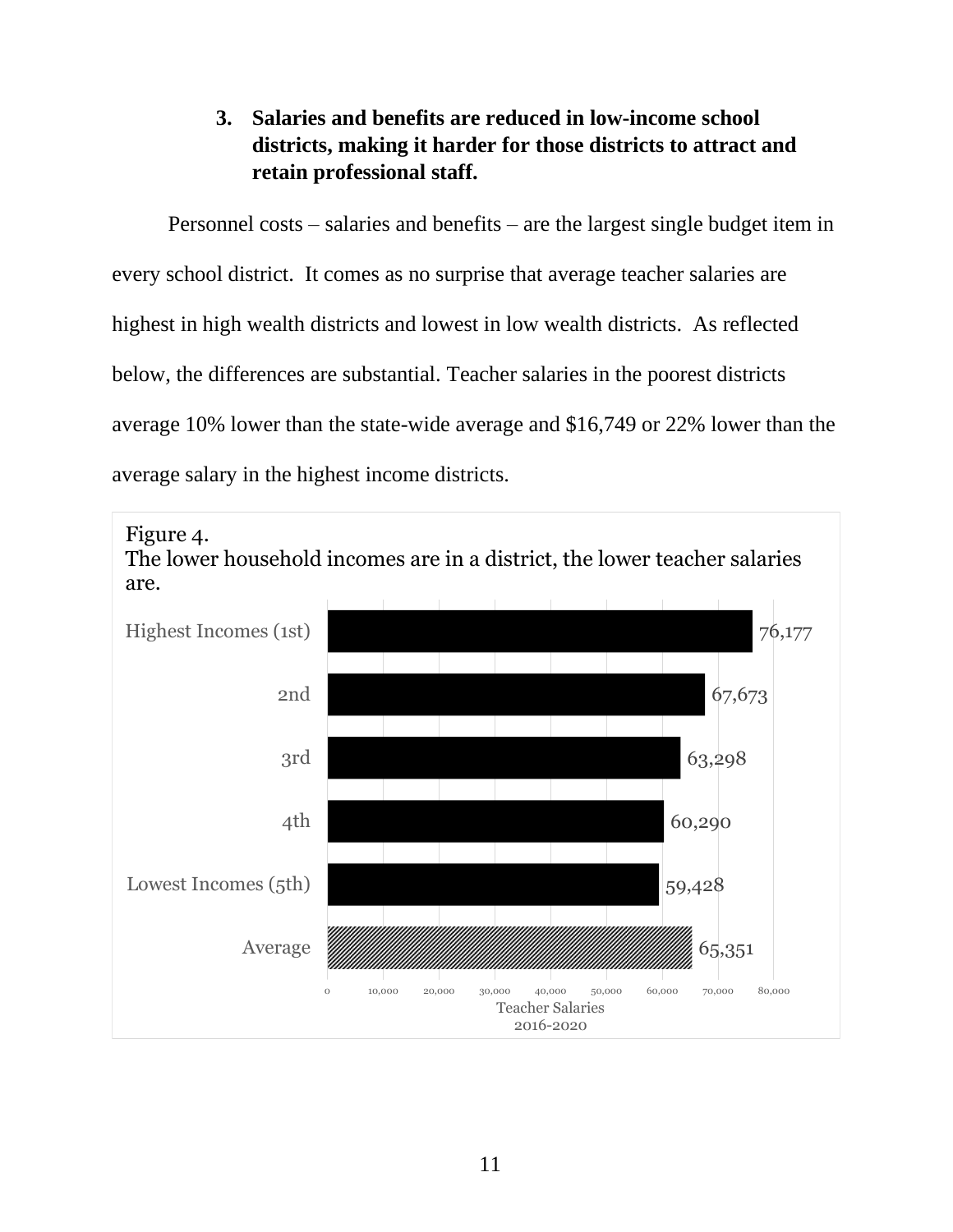This salary disparity has far-reaching consequences. Low-income school districts are not all clumped together in a single region of the Commonwealth; nor do they exist in isolation. Many of them are immediately contiguous to or surrounded by far wealthier districts. The data confirms that poor districts, which pay lower salaries, have difficulty recruiting and retaining qualified teachers and other professional staff. They are forced to employ far more teachers on emergency permits because they cannot attract properly certified professionals. They have higher teacher turnover, and their work force is, on balance, less experienced.

# <span id="page-13-0"></span>**4. Far more teachers in low-income school districts are working on emergency permits, teaching outside their certificated areas of expertise.**

One demonstrable consequence of the funding gap faced by low-income districts is their inability to recruit and retain qualified and properly certified education professionals. *Teacher Certification* is the hallmark of a professional educator in this Commonwealth. Teachers cannot teach without a valid certificate, issued by the Secretary of Education, in their precise area of expertise. The education requirements for each subject area certificate are as specific as they are extensive. School superintendents are required to staff their schools with "properly certificated" professionals . . . unless they cannot find them. When that happens, superintendents must secure an "emergency permit" from PDE – permitting them

12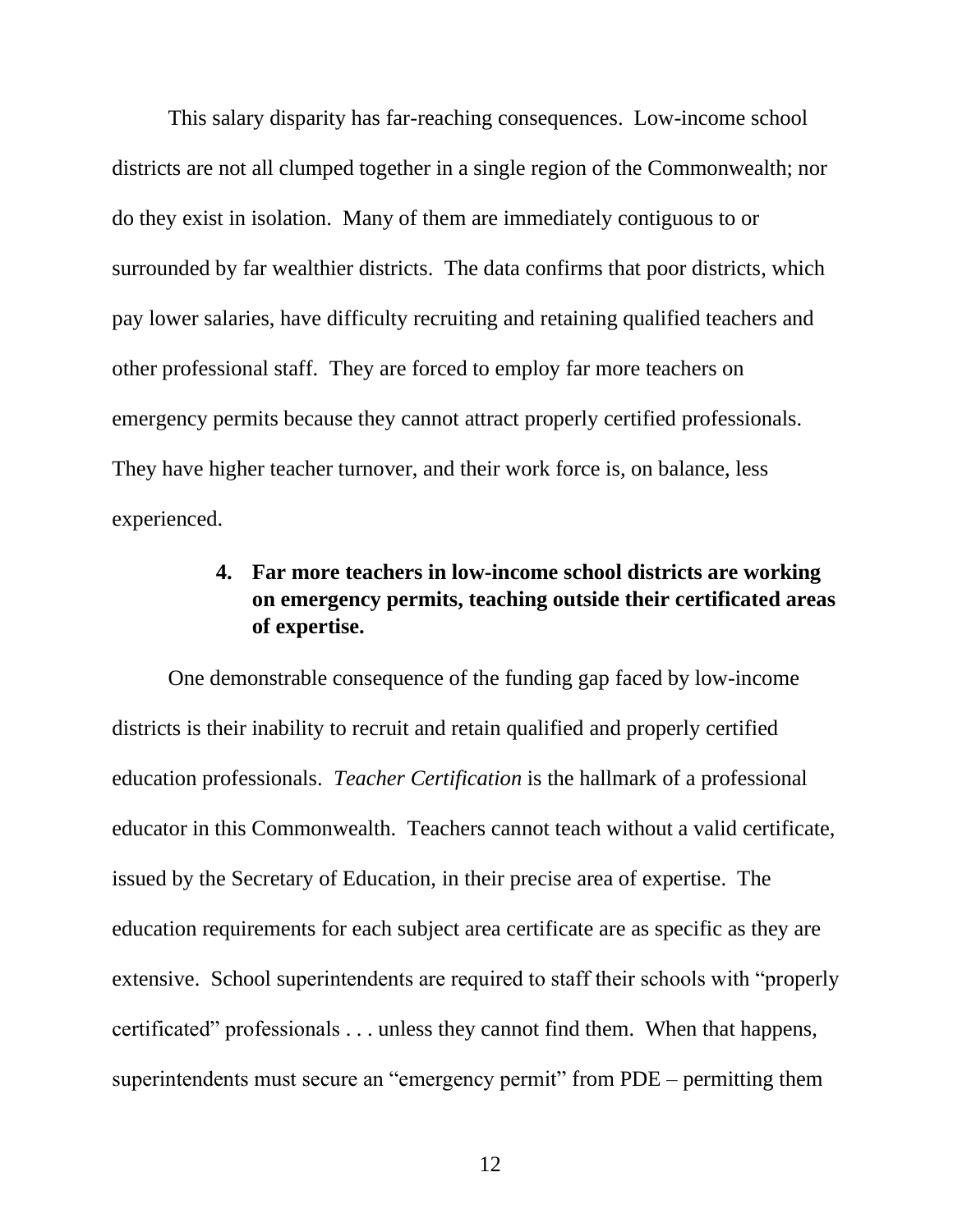to hire individuals *who are not properly certified*, to teach the subjects assigned. According to PDE, emergency permits will only be issued "upon the request of an employing public school entity *when a position has been advertised and no fully qualified and properly certificated applicant is available*." 4

PDE tracks the number of emergency permits issued to each school district. Since there are an average of 209 teachers across all the school districts in the Commonwealth, the PDE data is reported as the number of emergency permits per 209 teachers, "the average teacher workforce." As reflected below, the poorest school districts secure emergency permits for teachers and substitutes at a far higher rate than districts overall. First quintile, high-income districts secure an average of 12 emergency permits per 209 teachers (5.7% of staff). Fifth quintile, low-income districts require 28 emergency permits per 209 teachers (13.3% of staff). As a consequence, all too often the students in low-income districts are instructed by staff who, while well-meaning, are not actually qualified to teach the subjects they are teaching.

<sup>4</sup> Emergency Permits. Available online at: [https://www.education.pa.gov/Educators/Certification/PAEducators/Pages/Emergency-](https://www.education.pa.gov/Educators/Certification/PAEducators/Pages/Emergency-Permits.aspx)[Permits.aspx](https://www.education.pa.gov/Educators/Certification/PAEducators/Pages/Emergency-Permits.aspx)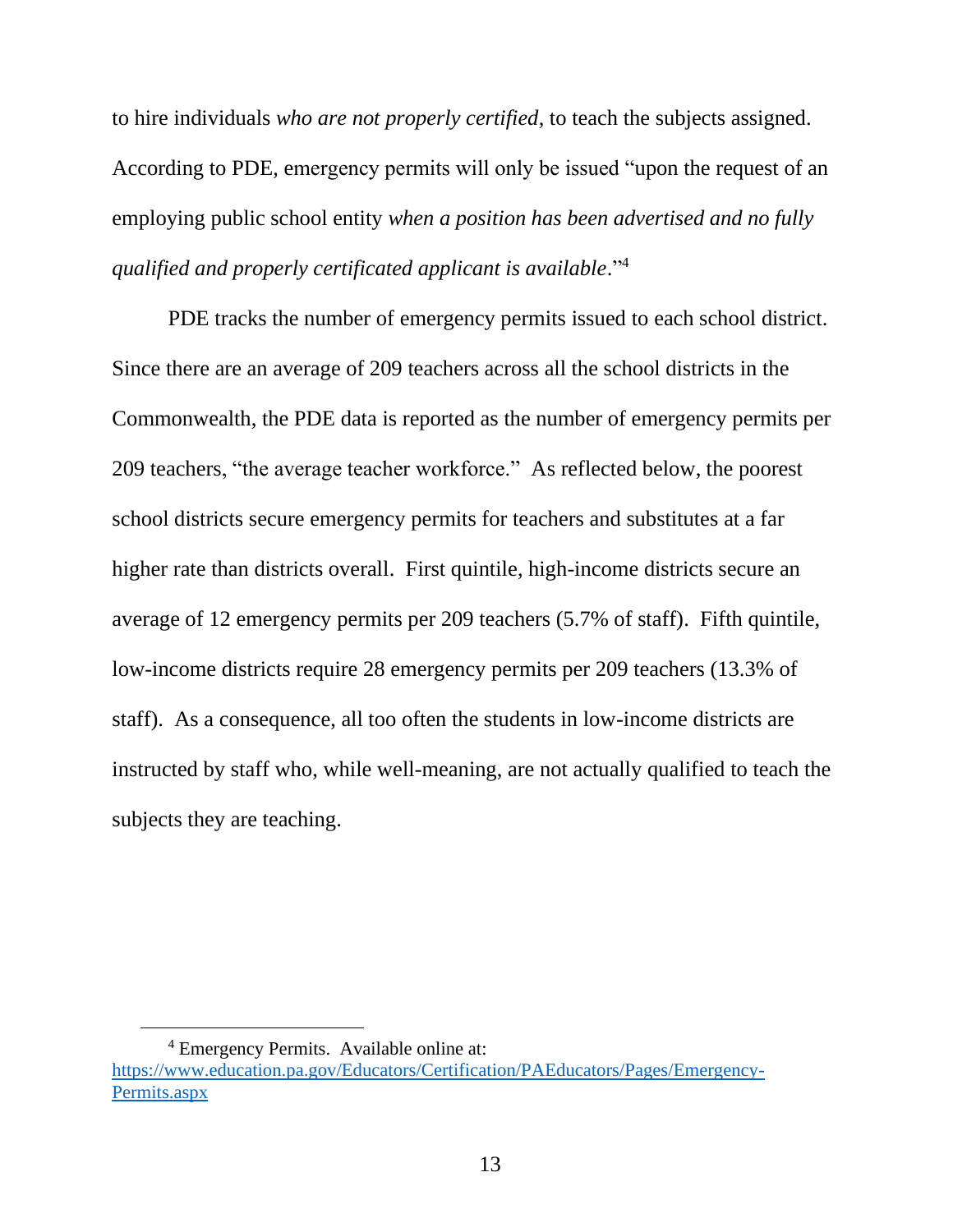

# **5. Teacher turnover is higher in low-income districts and teacher experience is lower.**

<span id="page-15-0"></span>A stable faculty is an advantage and an asset. Teachers get to know the students and their families. Rules are understood and respect follows. The curriculum and the community become shared experiences. As in every other metric, the data confirms that there is a higher rate of teacher turnover in lowincome districts when compared to their higher income neighbors.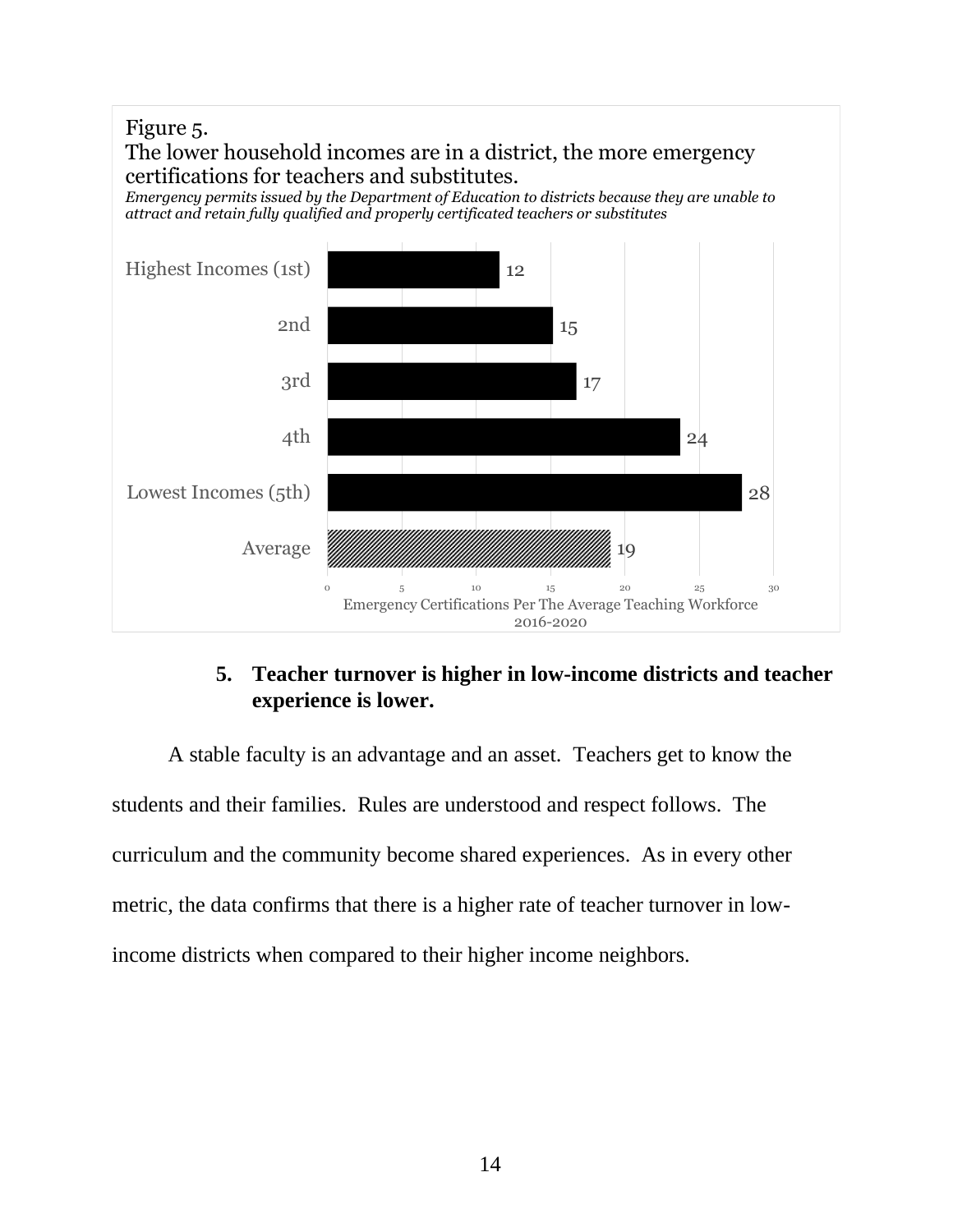

Hand in hand with higher teacher turnover in low-income school districts is a corresponding reduction in the teaching experience of the staff. Only 15.6% of the teachers in 1st quintile, high wealth districts have five years of experience or less. This number increases to 19.2% with five years' experience or less in 5th quintile, low-income districts. The  $5<sup>th</sup>$  quintile's significant increase above the statewide average of 16.5% is also notable.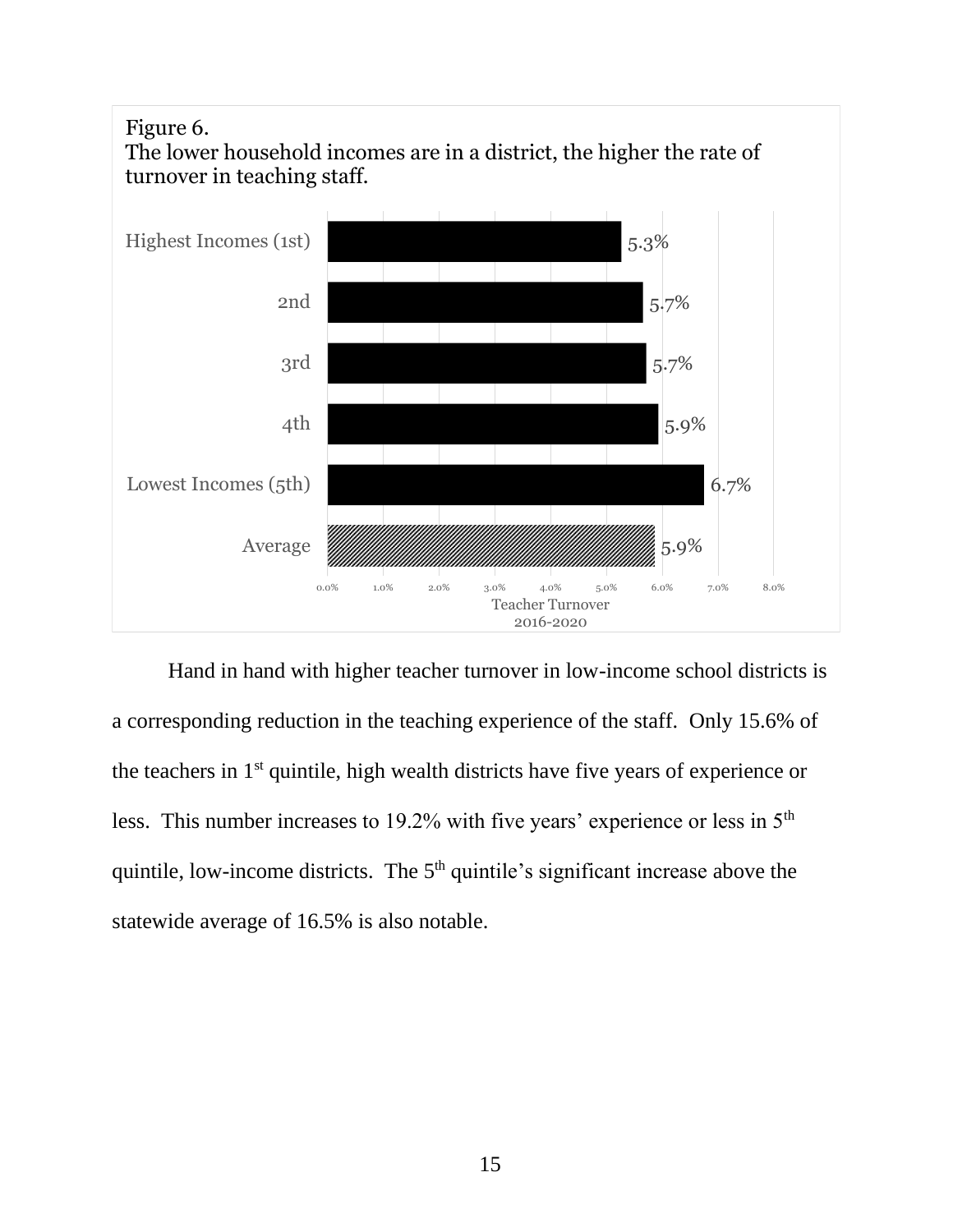

# <span id="page-17-0"></span>**IV. The inadequacy of human educational resources in low-income districts results in a disproportionate number of their students failing to achieve their educational potential.**

The deficiency in human educational resources available to the poorest

districts caused by inadequate funding has dramatic consequences for students.

The differences in spending, driven by differences in wealth and income,

exacerbated by inadequate state subsidies, are reflected directly in student

performance on the Commonwealth's standardized tests. When current spending

for all districts per weighted student is plotted against the percentage of students

scoring proficient or better on the Commonwealth's standardized tests, there is an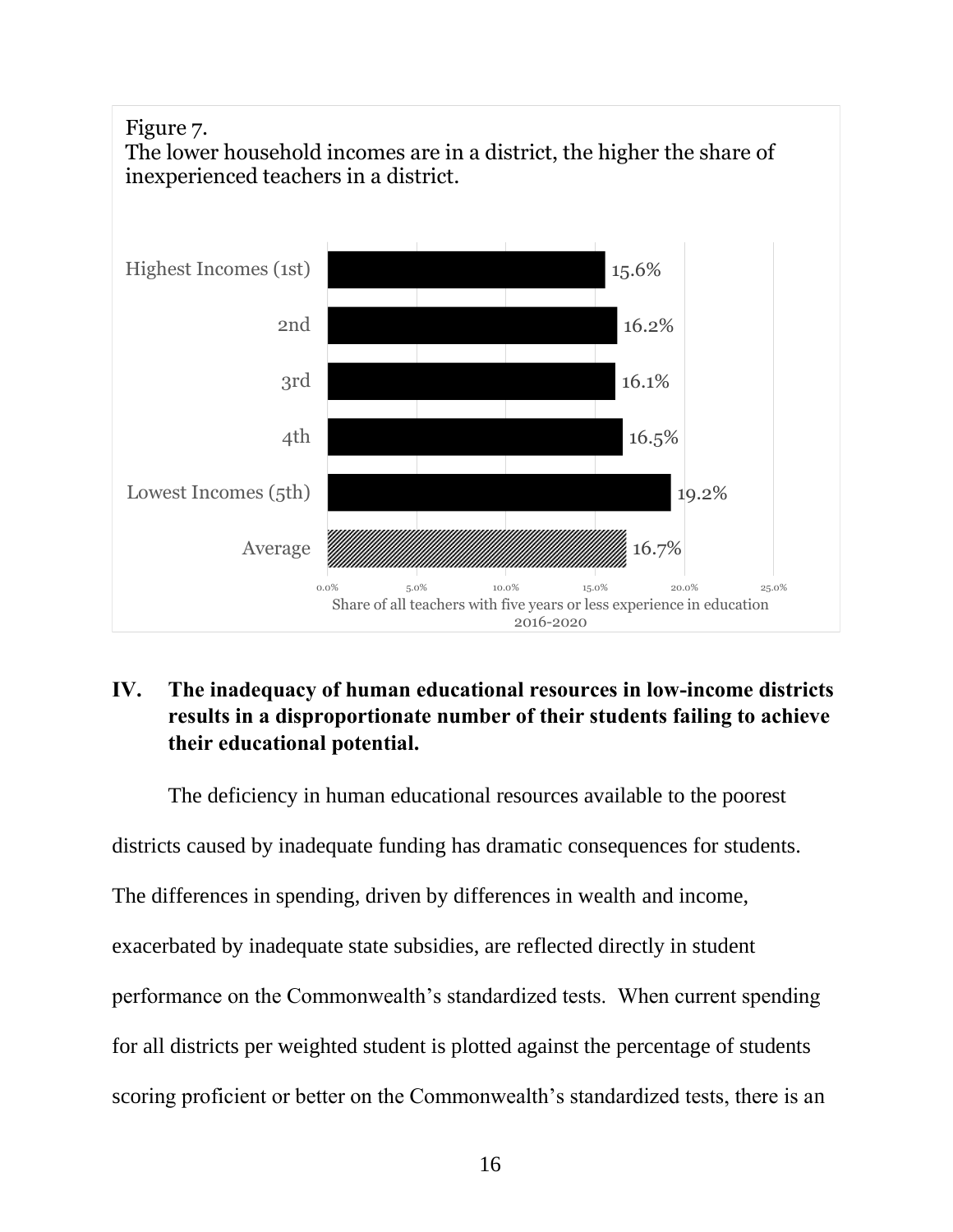association between funding, reflected by district expenditures on their own students and student performance. First quintile, high-wealth districts, with an average expenditure of \$15,155 per weighted student, see the vast majority of their students score proficient or above on the Keystone/PSSA exams. On the other hand, fifth quintile, poorest districts, with expenditures of \$10,155 per student (\$5000 or 33% less per student), see a sad majority of their students score below proficient.



Figure 8: Relationship of Spending/Weighted Student (x-axis) & Income to Test Scores (y-axis) 2016 to 2019

Skeptics may argue that poverty and the high number of English language learners and students with disabilities in low wealth districts – and not a lack of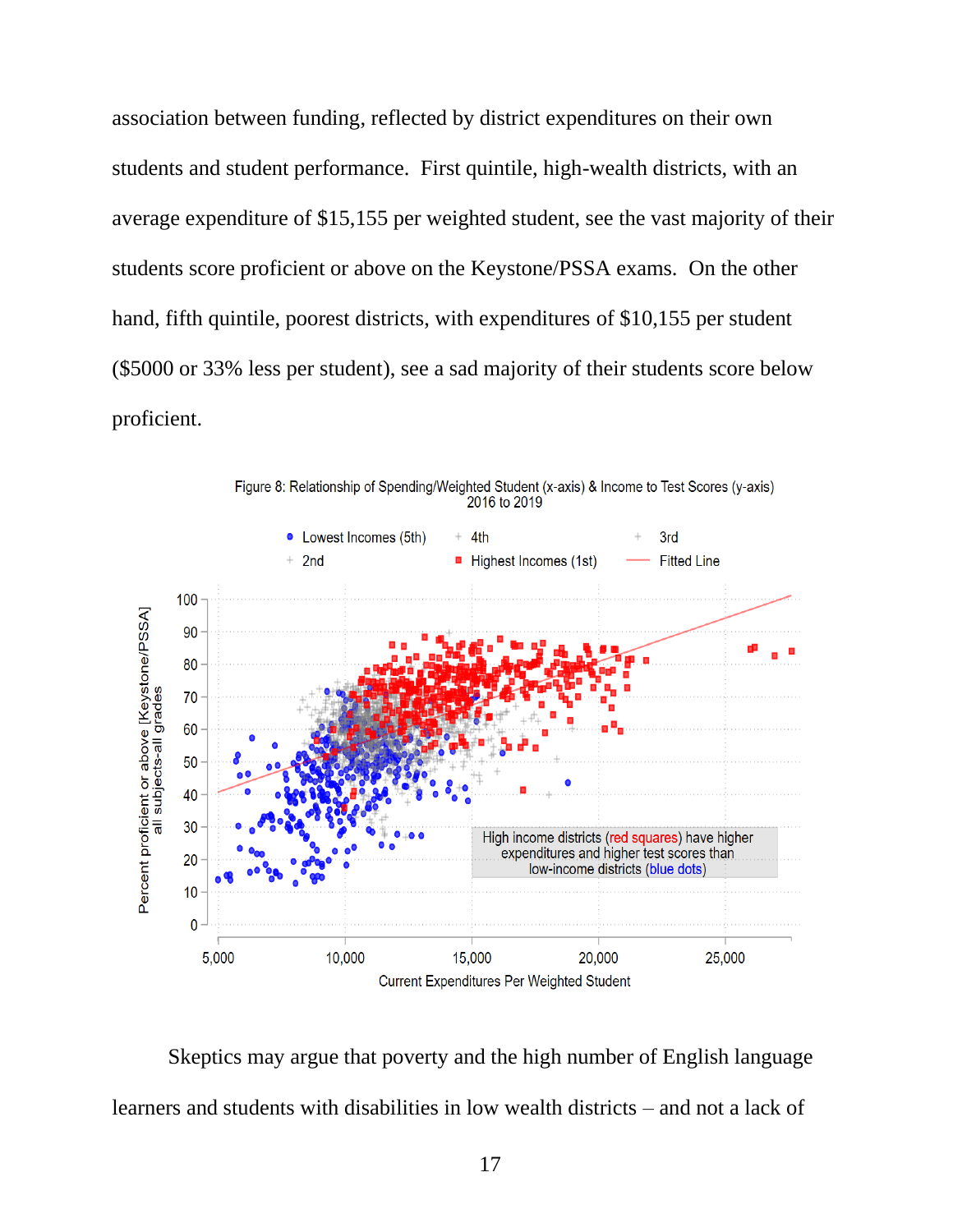resources – are the true causes of the disparate student outcomes shown above. If this was true, poor students, students with disabilities, and English language learners would perform roughly the same in high and low wealth districts. The chart below isolates what PDE calls "historically underperforming students" – that is students in poverty, are English language learners, or are disabled – across all school districts and demonstrates that resources do, in fact, matter. 5



<sup>5</sup> PDE defines "Historically Underperforming Students" as:

a non-duplicated count of students with disabilities, economically disadvantaged students, and English Language Learners enrolled for a full academic year taking the PSSA/Keystone Exams. If a student is in more than one of the individual groups (e.g., special education and English Language Learner), s/he is only included in the Historically Underperforming Student group one time – a non- duplicated count. This group is not a cohort but rather students currently in the building meeting the definition during the reported year.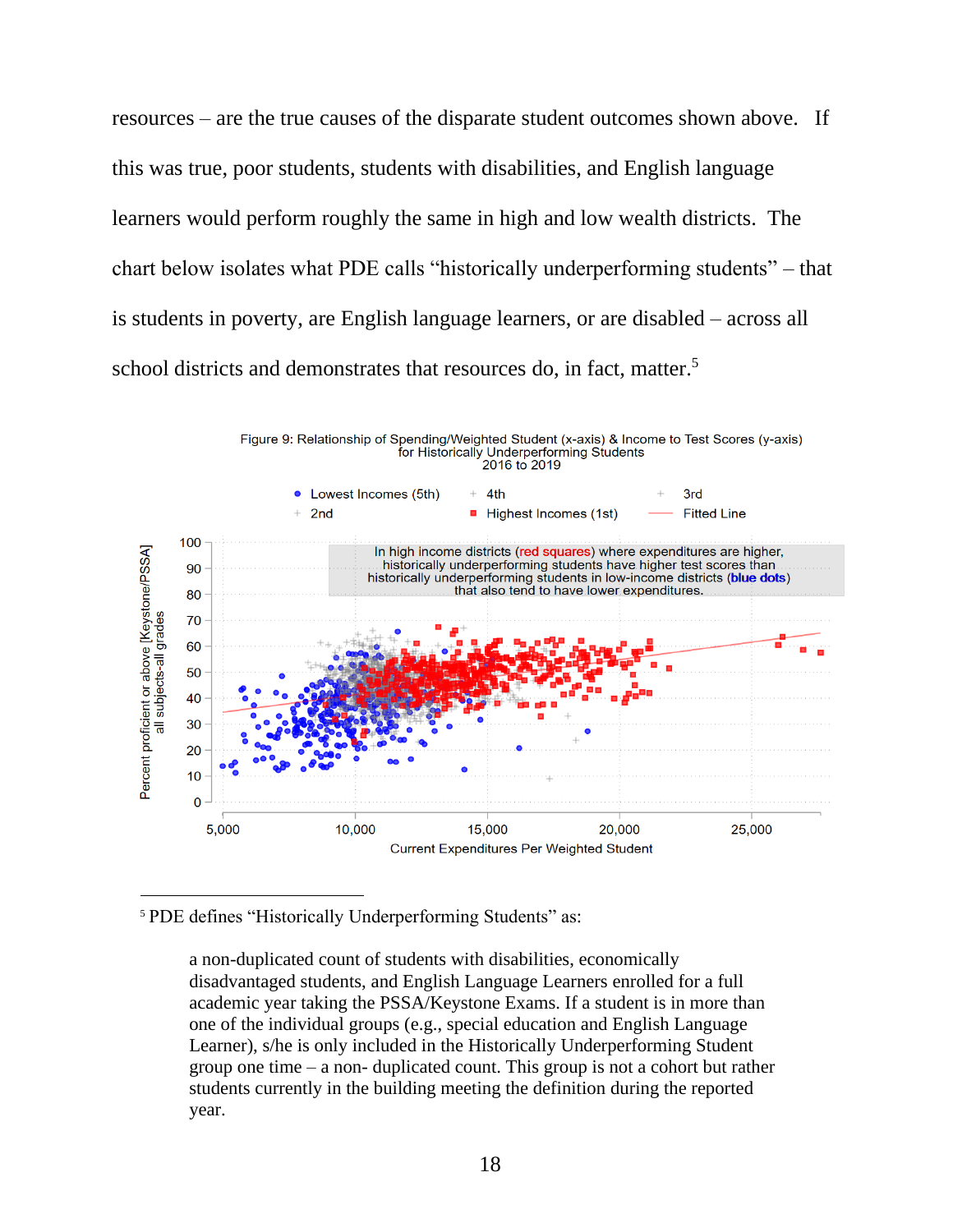Roughly half (49.4%) of poor, disabled, and English language-learning students in 1st quintile districts score proficient on Commonwealth standardized tests. Conversely, approximately one-in-three  $(36.3\%)$  students in  $5<sup>th</sup>$  quintile districts score proficient on the same tests. Furthermore, all districts where 80% or more of poor, disabled, and English language learning students score under the proficient level are in the 5<sup>th</sup> quintile. In short, while resources are not the sole determiner of educational success, poor, disabled, and English-learning students have a far better chance of succeeding if they are lucky enough to reside in a highwealth district that are capable of expending significant human educational resources to achieving student success.

The current funding system does not provide either a thorough or an efficient system of public education to the students, families, or communities that are currently ill-served by the lowest income, lowest wealth school districts. It is not their fault – but it is their burden. The data demonstrates that the poorest districts in the Commonwealth cannot afford, and do not provide the human educational resources necessary for student success. They fall significantly below and behind state-wide averages in every key metric, and woefully far behind the 1st quintile richest districts. Low-income, low-wealth school districts need more properly certified teachers, who are better paid, and who will make a career in their districts. They need more non-classroom professionals and more support

19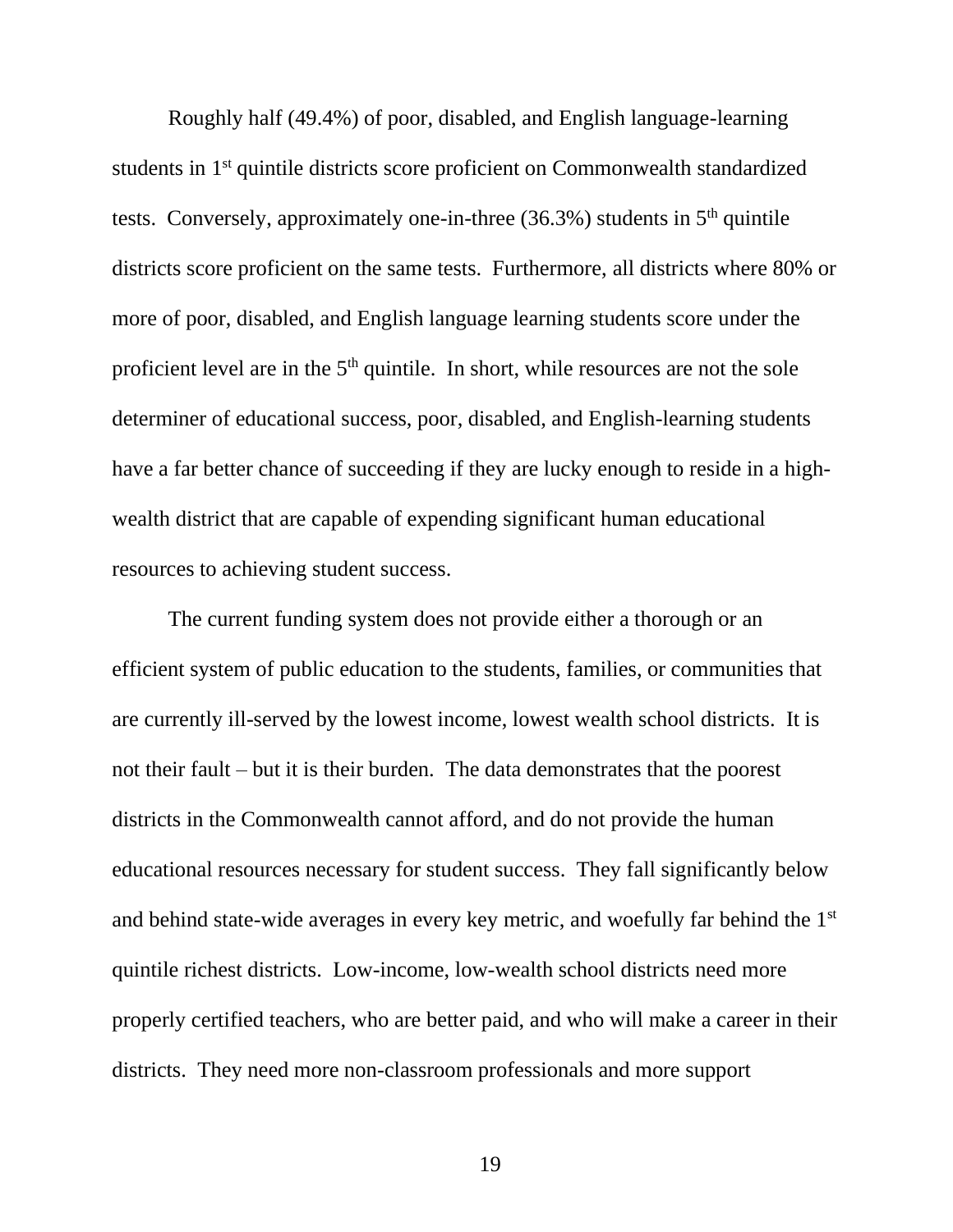professional staff. When those resources become available, students will learn, scores will rise, and graduation rates will increase.

The framers of the Constitution, speaking for the People, directed the General Assembly to provide a thorough and efficient system of public education to the People of the Commonwealth. In an era of widening wealth and income gaps, the General Assembly has demonstrably failed. This Court should grant the relief requested by the Petitioners and direct the General Assembly to fulfill its Constitutional duty.

Respectfully Submitted,

Dated: May 16, 2022 */s/ Thomas W. Scott* Thomas W. Scott, Esq. ID: 15681 Scott P. Stedjan, Esq. ID: 318851 KILLIAN & GEPHART, LLP 218 Pine Street Harrisburg, PA 17101 T: (717) 232-1851 [tscott@killiangephart.com](mailto:tscott@killiangephart.com) *Attorneys for Pennsylvania State Education Association*

> */s/ Lynne L. Wilson* Lynne L. Wilson, Esq, ID: 34845 Pennsylvania State Education Association 400 North Third Street Harrisburg, PA 17105 T: (717) 255-7000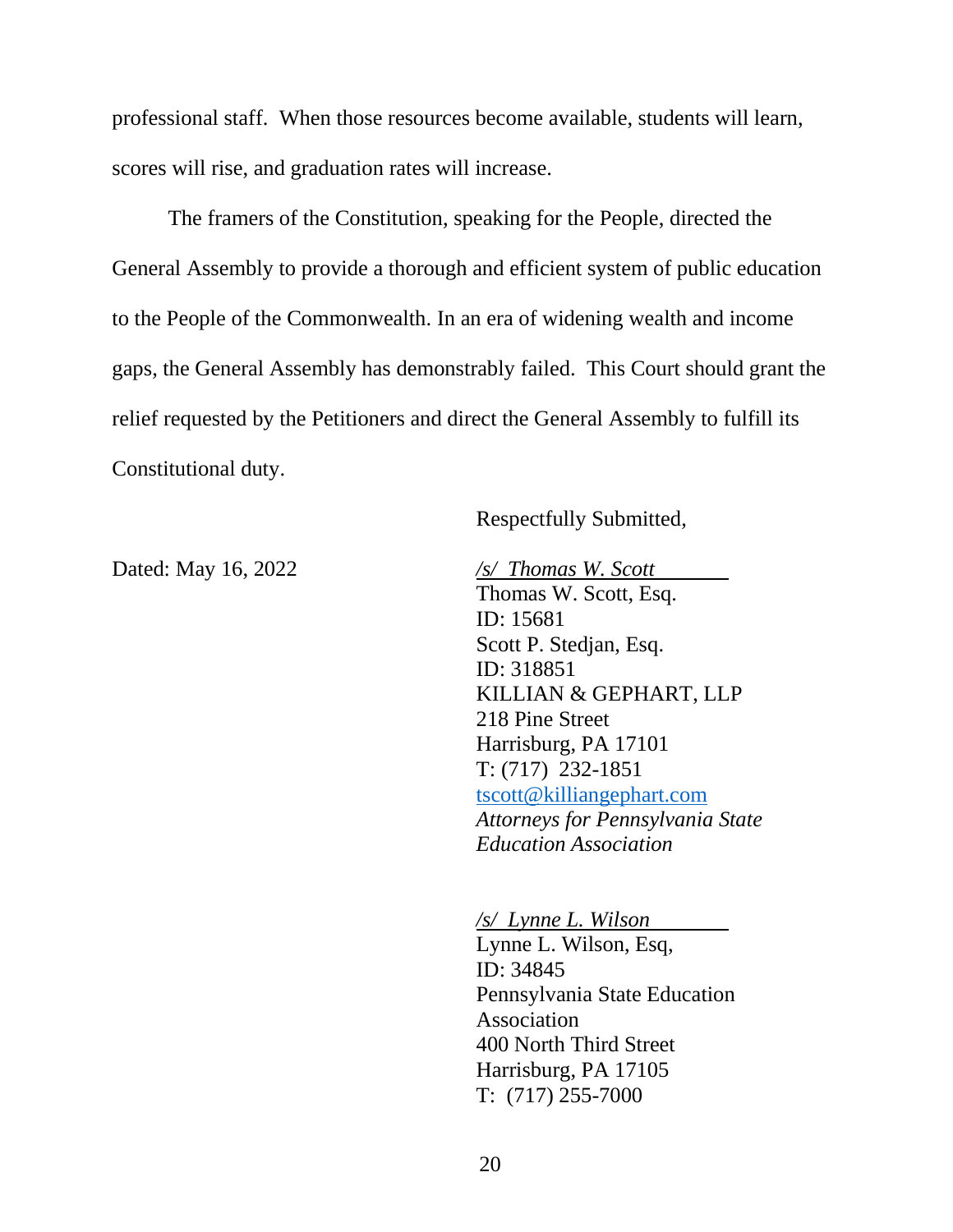*General Counsel for Pennsylvania State Education Association*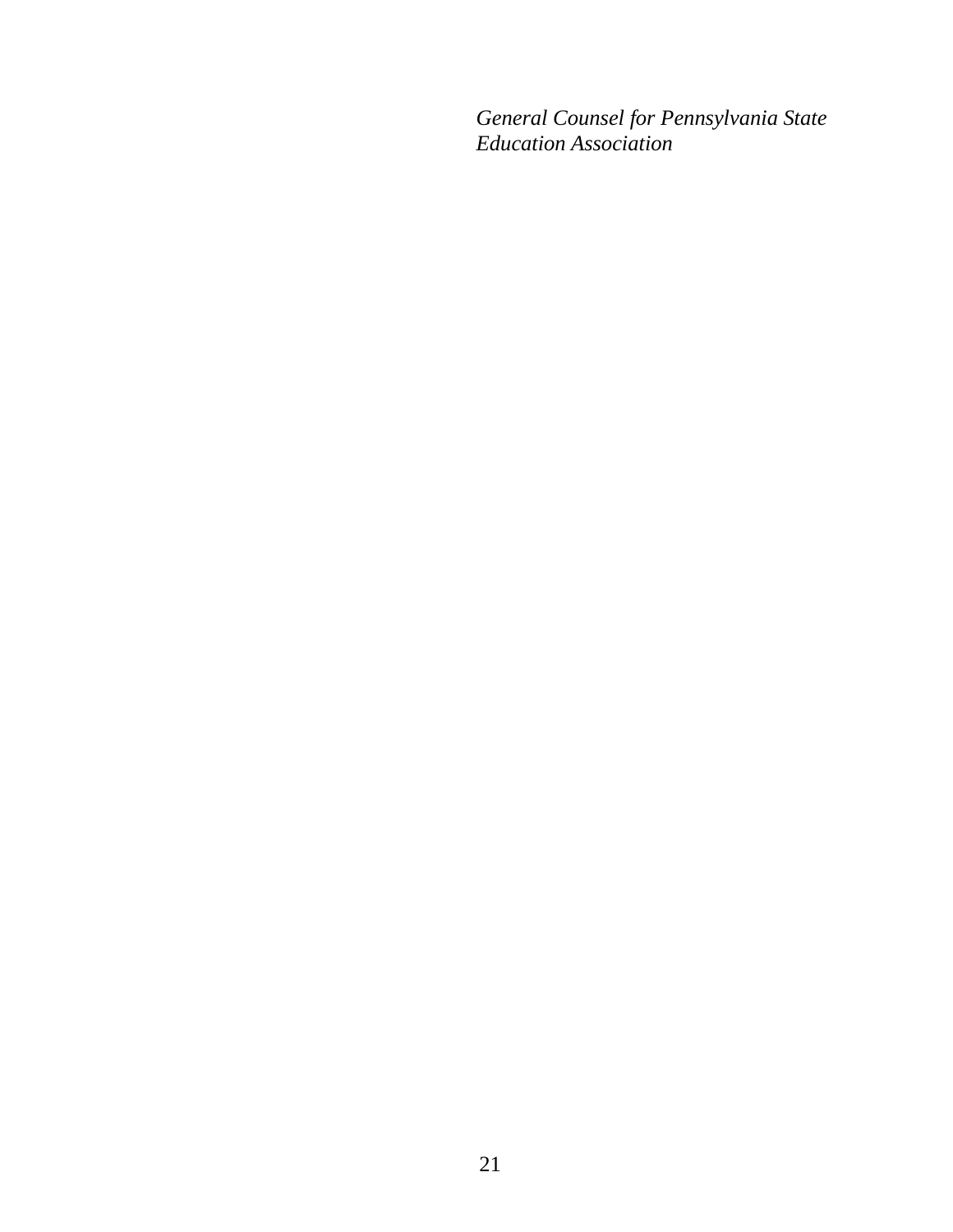### **AFFIDAVIT OF MARK PRICE**

I, Mark Price, hereby verify that I was personally responsible for assembling the data and performing the calculations set forth in the foregoing PSEA Amicus Curiae Brief and that the information presented is true and correct to the best of my knowledge, information, and belief. I understand that false statements herein are made subject to the penalties of 18 Pa. C. S. § 4904, relating to unsworn falsification to authorities.

Dated: May 16, 2022

Mark Price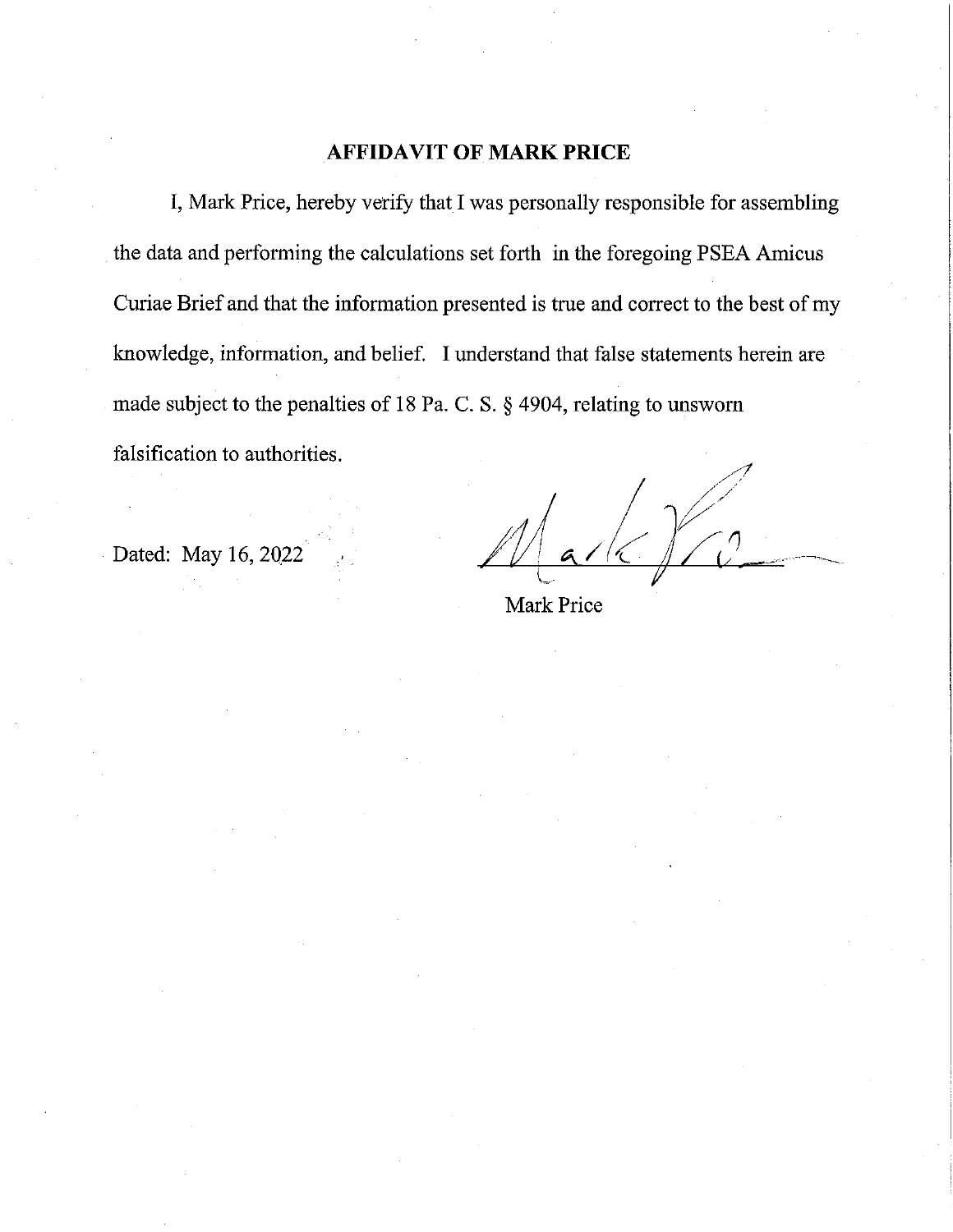# **CERTIFICATE OF COMPLIANCE**

I certify that this filing complies with the provisions of the *Case Records Public Access Policy of the Unified Judicial System of* that require filing confidential information and documents differently than non-confidential information and documents.

| Submitted by: | Killian & Gephart, LLP |
|---------------|------------------------|
|               |                        |

Signature: */s/ Thomas W. Scott*

Name: Thomas W. Scott, Esquire

PA I.D. No. : **15681**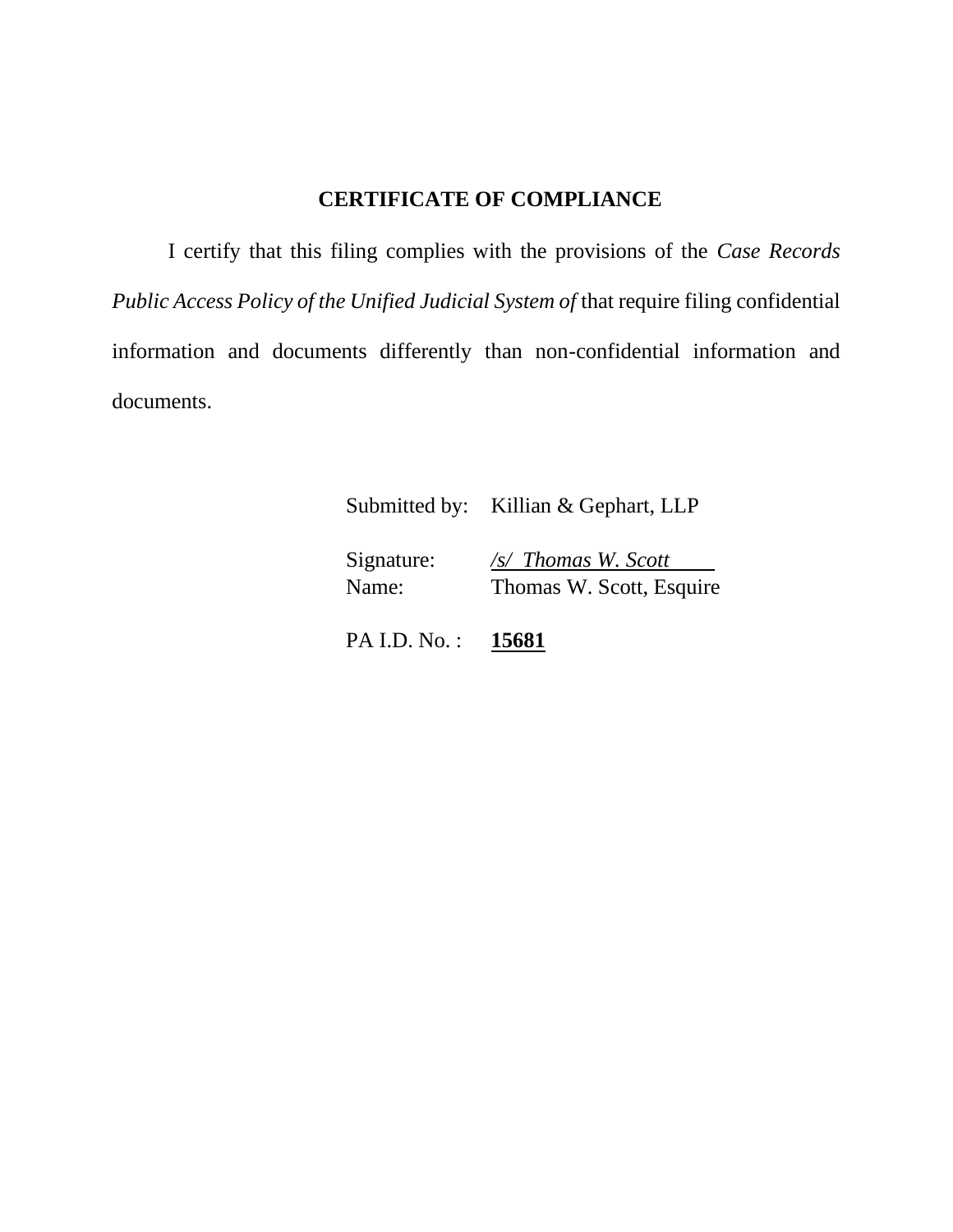#### **CERTIFICATE OF WORD COUNT**

The undersigned, hereby certifies that the Brief of Amicus Curiae the Pennsylvania State Education Association ("PSEA"), In Support of The Petitioners does not exceed the 7000 word limit established in Rule 531(b)(3) of the Rules of Appellate Procedure. In submitting this certification, counsel has relied upon the word count feature of the word processing system used to prepare the Brief. According to the word processing system used to prepare the Brief, the actual number of words in the Brief and Appendix is 4,446 words.

Date: May 16, 2022 */s/ Thomas W. Scott* Thomas W. Scott, Esq. KILLIAN & GEPHART, LLP PA I.D. #15681 218 Pine Street Harrisburg, PA 17101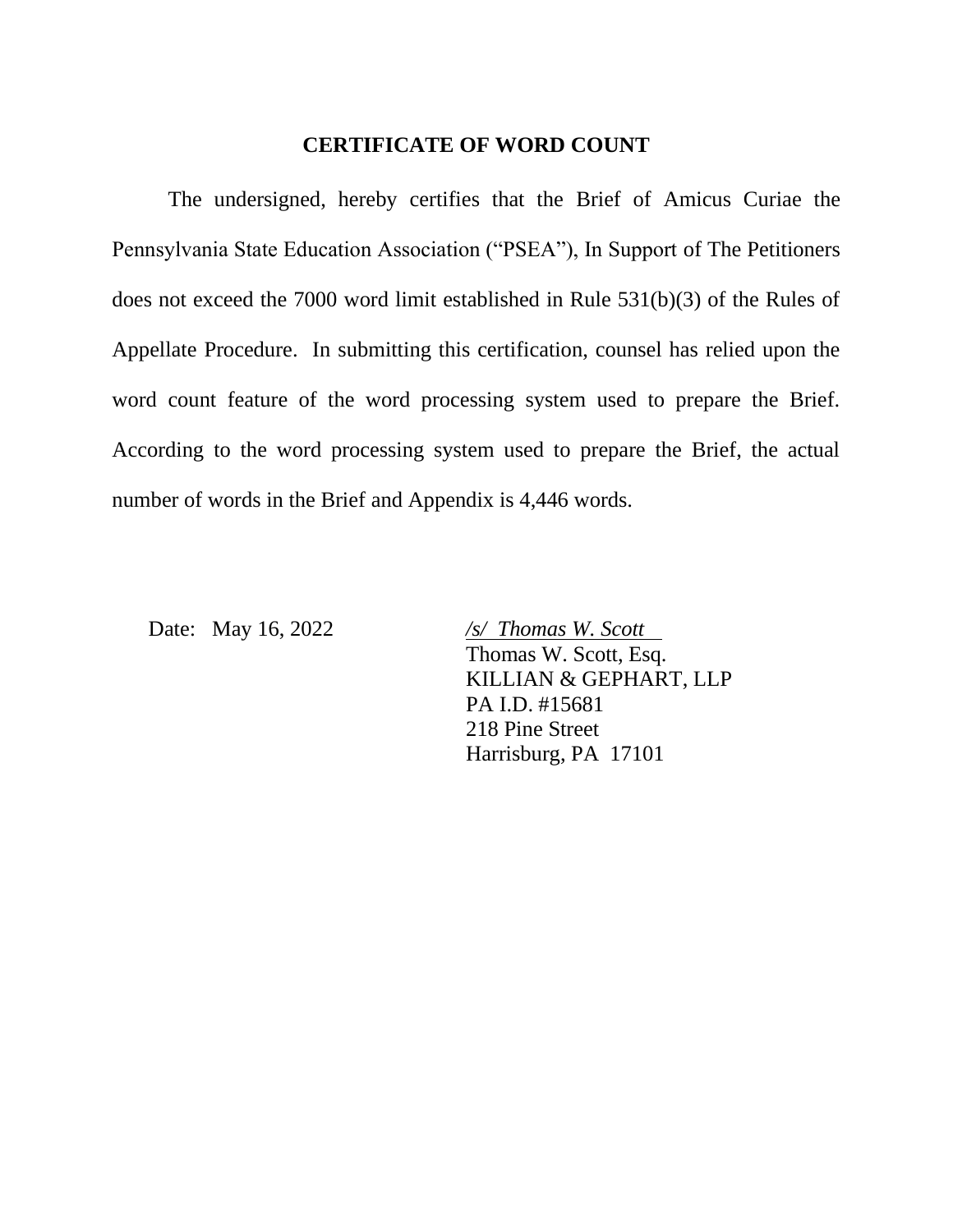# **APPENDIX TO PSEA AMICUS CURAE BRIEF IDENTIFYING METHODS AND SOURCES FOR DATA COMPILATIONS**

## **Section III. A: Identifying low-income school districts by Median Household Income**

To analyze the impact of wealth on available human educational resources, PSEA divided 499 public school districts into five quintiles with 100 districts in each quintile save for the highest quintile which has 99 districts. Note this analysis excludes Bryn Athyn, a small school district which sends its students to other Pennsylvania school districts. Our wealth measure, Median Household Income is a well-known proxy for school district wealth. Median Household Income is estimated by the United States Census Bureau and made available at the school district level in five-year averages. Our period of analysis is 2016 to 2020 school year, therefore our median household income figure for 2016 is a five-year average of incomes reported to the Census from 2012 to 2016 and for 2020 a five-year average from 2016-2020. As incomes run from low to high, normally the first quintile would be the lowest incomes and the fifth quintile would be the highest incomes. For ease comparison we have relabeled the quintiles to match the presentation of low and high wealth that was used at trial, where low-wealth districts were labeled as being in the first quintile and high wealth districts in the fifth quintile. We are also conservatively defining quintiles with equal numbers of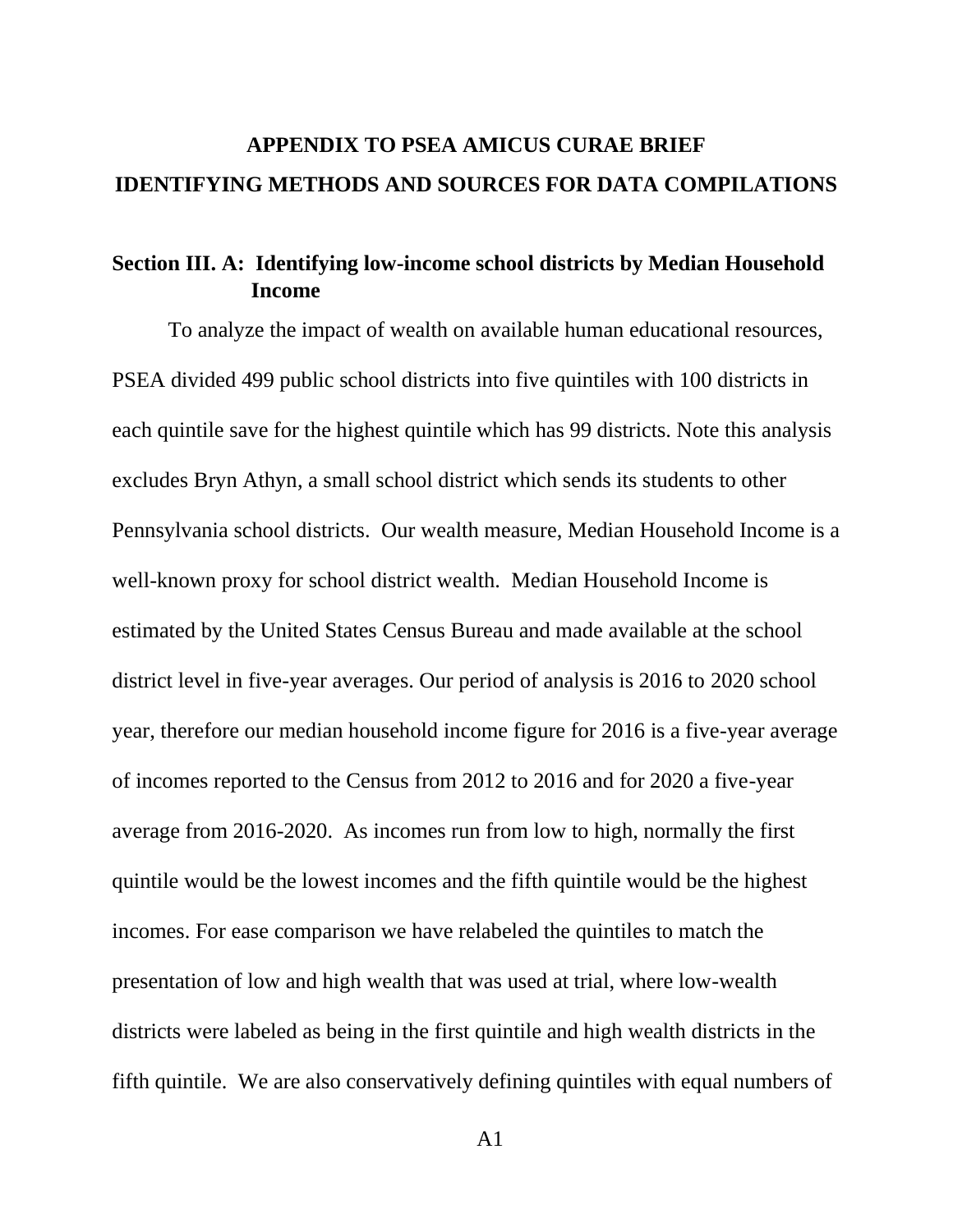districts, whereas the Petitioners relied upon equal numbers of students in defining quintiles. These technical differences don't fundamentally alter our conclusions where they overlap with those of the Petitioners. We obtained the Pennsylvania values from the from the United States Census Bureau's website, where median household income is available in Table S1901 with the geography limited to unified Pennsylvania school districts

[https://data.census.gov/cedsci/all/tables?q=S1901.](https://data.census.gov/cedsci/all/tables?q=S1901) Table A1 presents the income cutoffs used each year to determine which quintiles a district was sorted into based upon its median household income.

| Median Household Income at the 20th, 40th, 60th and 80th<br>percentile (the cutoffs for the quintiles) |                                       |                           |                           |                           |  |  |  |  |
|--------------------------------------------------------------------------------------------------------|---------------------------------------|---------------------------|---------------------------|---------------------------|--|--|--|--|
| year                                                                                                   | 20 <sub>th</sub><br><b>Percentile</b> | 40th<br><b>Percentile</b> | 60th<br><b>Percentile</b> | 80th<br><b>Percentile</b> |  |  |  |  |
| 2016                                                                                                   | 43,872                                | 49,567                    | 56,795                    | 67,479                    |  |  |  |  |
| 2017                                                                                                   | 45,299                                | 51,645                    | 59,237                    | 69,751                    |  |  |  |  |
| 2018                                                                                                   | 47,199                                | 53,280                    | 61,442                    | 72,587                    |  |  |  |  |
| 2019                                                                                                   | 48,684                                | 55,000                    | 62,855                    | 75,214                    |  |  |  |  |
| 2020                                                                                                   | 49,413                                | 56,756                    | 64,351                    | 77,301                    |  |  |  |  |
| 2016-                                                                                                  |                                       |                           |                           |                           |  |  |  |  |
| 2020                                                                                                   | 46,893                                | 53,250                    | 60,936                    | 72,466                    |  |  |  |  |

Table A1.

Source. PSEA Research based on Department of Education data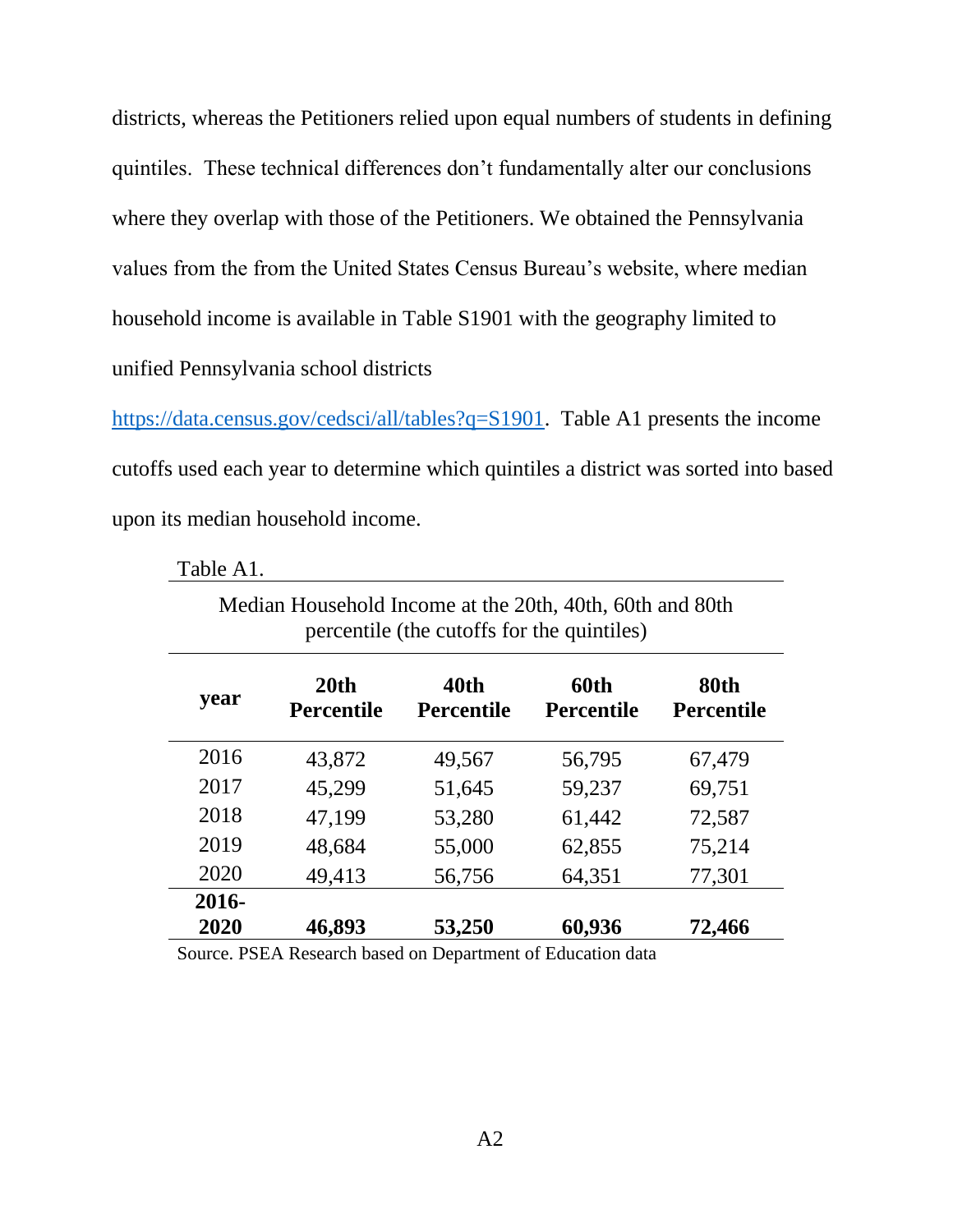#### **Section III.B: Figure 1:**

# **An analysis of available revenue per weighted student average daily membership**

**Local revenue:** Summarized in Figure 1 is local revenue from the general fund (10), function code 6000 or revenue from local sources. School district financial data reported which is collected by the Commonwealth from individual school districts on form PDE-2057 can be obtained from

[ftp://copaftp.state.pa.us/pub/PDE\\_PUBLIC/PDE\\_AFR/AFRData.](ftp://copaftp.state.pa.us/pub/PDE_PUBLIC/PDE_AFR/AFRData)

**Total Student Weighted ADM (SWADM):** Our measure of students used throughout our analysis is Total Student Weighted Average Daily Membership or SWADM made available on the Pennsylvania Department of Education's website each year from 2016 to 2020 as part of the Basic Education Funding data files [https://www.education.pa.gov/Teachers%20-](https://www.education.pa.gov/Teachers%20-%20Administrators/School%20Finances/Finances/Historical%20Files/Pages/default.aspx)

[%20Administrators/School%20Finances/Finances/Historical%20Files/Pages/defau](https://www.education.pa.gov/Teachers%20-%20Administrators/School%20Finances/Finances/Historical%20Files/Pages/default.aspx) [lt.aspx.](https://www.education.pa.gov/Teachers%20-%20Administrators/School%20Finances/Finances/Historical%20Files/Pages/default.aspx) From 2016 to 2020 SWADM is in Colum Y of the Student-Weighting tab for each funding year.

### **Section III. B: Figure 2:**

# **Lower household income districts spend less per student. Current Expenditures**

Summarized in Figure 2 are current expenditures per SWADM. Current expenditures are total expenditures minus (1) expenditures on facilities acquisition,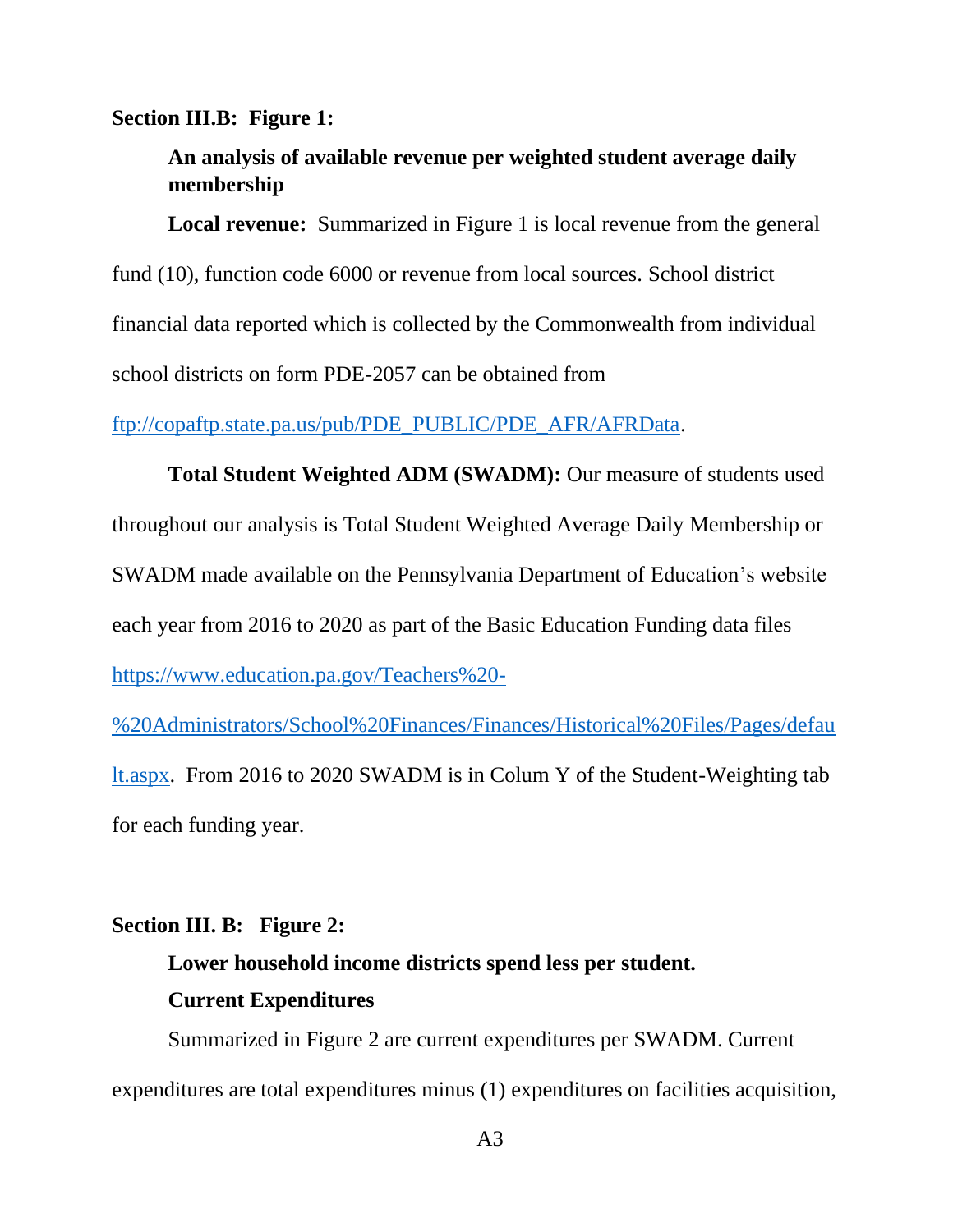construction and improvement services; (2) other expenditures and financing uses. We also subtract tuition payments to other school districts, charter schools and nonpublic schools from current expenditures to focus on expenditures districts make on their own students. Tuition payments are from the general fund (10), function code 1000 and object code 560 which can be found in the school district financial data collected on form PDE-2057 by the Pennsylvania Department of Education at [ftp://copaftp.state.pa.us/pub/PDE\\_PUBLIC/PDE\\_AFR/AFRData.](ftp://copaftp.state.pa.us/pub/PDE_PUBLIC/PDE_AFR/AFRData)

The Pennsylvania Department of Education makes available data on current expenditures on its website at [https://www.education.pa.gov/Teachers%20-](https://www.education.pa.gov/Teachers%20-%20Administrators/School%20Finances/Finances/AFR%20Data%20Summary/Pages/AFR-Data-Summary-Level.aspx) [%20Administrators/School%20Finances/Finances/AFR%20Data%20Summary/Pa](https://www.education.pa.gov/Teachers%20-%20Administrators/School%20Finances/Finances/AFR%20Data%20Summary/Pages/AFR-Data-Summary-Level.aspx) [ges/AFR-Data-Summary-Level.aspx.](https://www.education.pa.gov/Teachers%20-%20Administrators/School%20Finances/Finances/AFR%20Data%20Summary/Pages/AFR-Data-Summary-Level.aspx) Current expenditures are available in Column H of the excel the Department presents for each year from 2016 to 2020.

#### **Section III. C. 1 -- Figure 3:**

# **Lower household income school districts have more weighted students per teacher.**

Summarized in Figure 3 are SWADMs divided by counts of classroom teachers which were obtained from the Department of Education's Professional Personnel Individual Staff which can be found online for each year from 2016 to 2020 at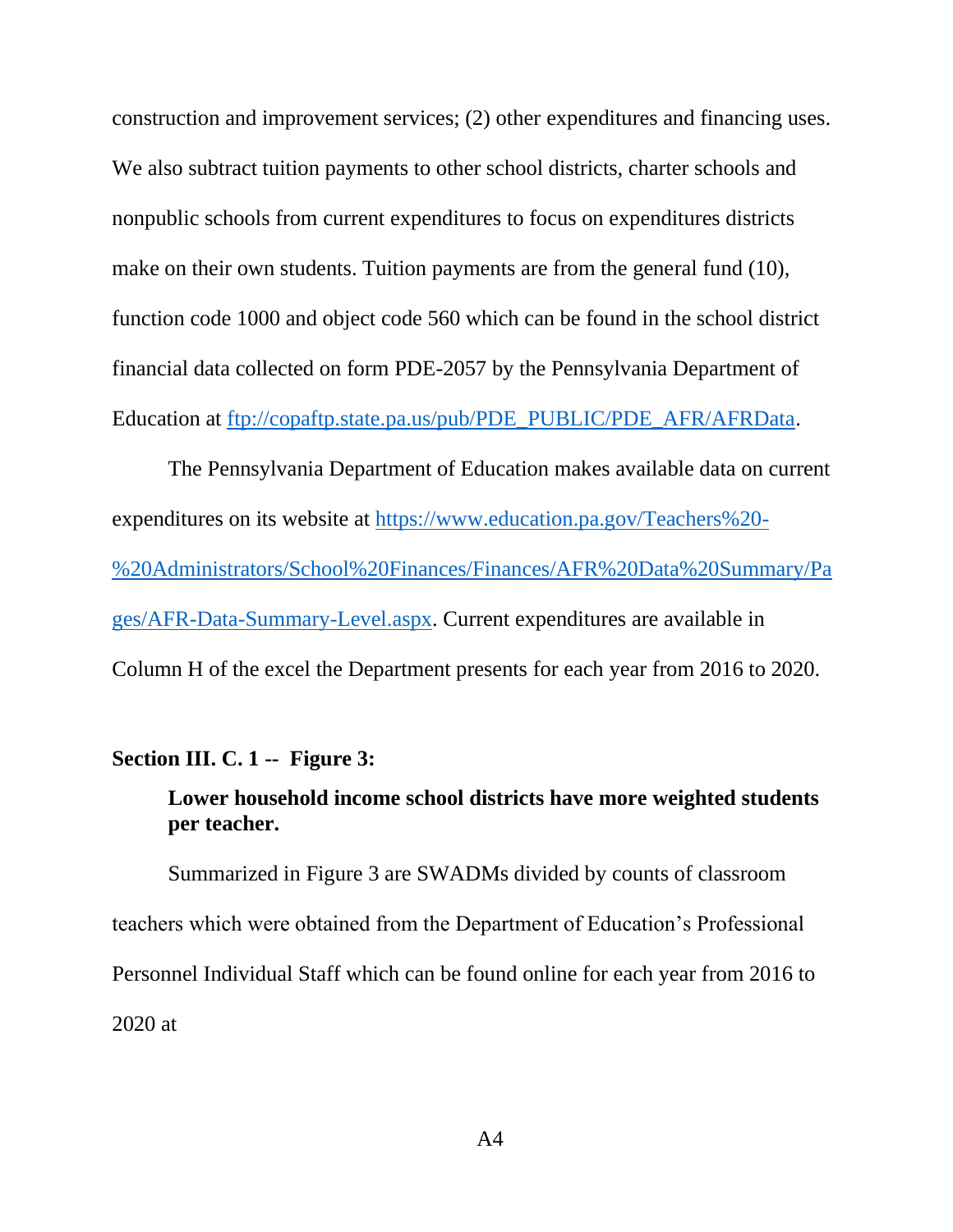[https://www.education.pa.gov/DataAndReporting/ProfSupPers/Pages/ProfPersIndS](https://www.education.pa.gov/DataAndReporting/ProfSupPers/Pages/ProfPersIndStaff.aspx) [taff.aspx](https://www.education.pa.gov/DataAndReporting/ProfSupPers/Pages/ProfPersIndStaff.aspx)

### **Section III. C. 2 – Table 1**

**Lower household income school districts have more weighted students per instructional aide and non-classroom professional (counsellors, social workers, psychologists, and nurses).**

### **Education Support Professionals**

Summarized in Table 1 are SWADMs divided by the number of education support professionals which were obtained from the Department of Education's Professional Personnel Individual Staff which can be found online for each year from 2016 to 2020 at

[https://www.education.pa.gov/DataAndReporting/ProfSupPers/Pages/ProfPersIndS](https://www.education.pa.gov/DataAndReporting/ProfSupPers/Pages/ProfPersIndStaff.aspx)

[taff.aspx.](https://www.education.pa.gov/DataAndReporting/ProfSupPers/Pages/ProfPersIndStaff.aspx) We sum by school district (AUN) and year the variable FTE (Full Time Equivalent) for each observation with an assignment code (assigncd) equal to 1836/1837 for Counselors, 1850/9940 for social workers, 1880/1875 for Psychologists and 1890 for nurses. This gives a count within each district of the number of Full-Time Equivalent staff in each of these categories.

Instructional Aides are collected separately by the Department of Education in the Support Staff Summary files for the years 2016 to 2020 which can be found online at

 $A<sub>5</sub>$ [https://www.education.pa.gov/DataAndReporting/ProfSupPers/Pages/SupportStaff](https://www.education.pa.gov/DataAndReporting/ProfSupPers/Pages/SupportStaffSum.aspx)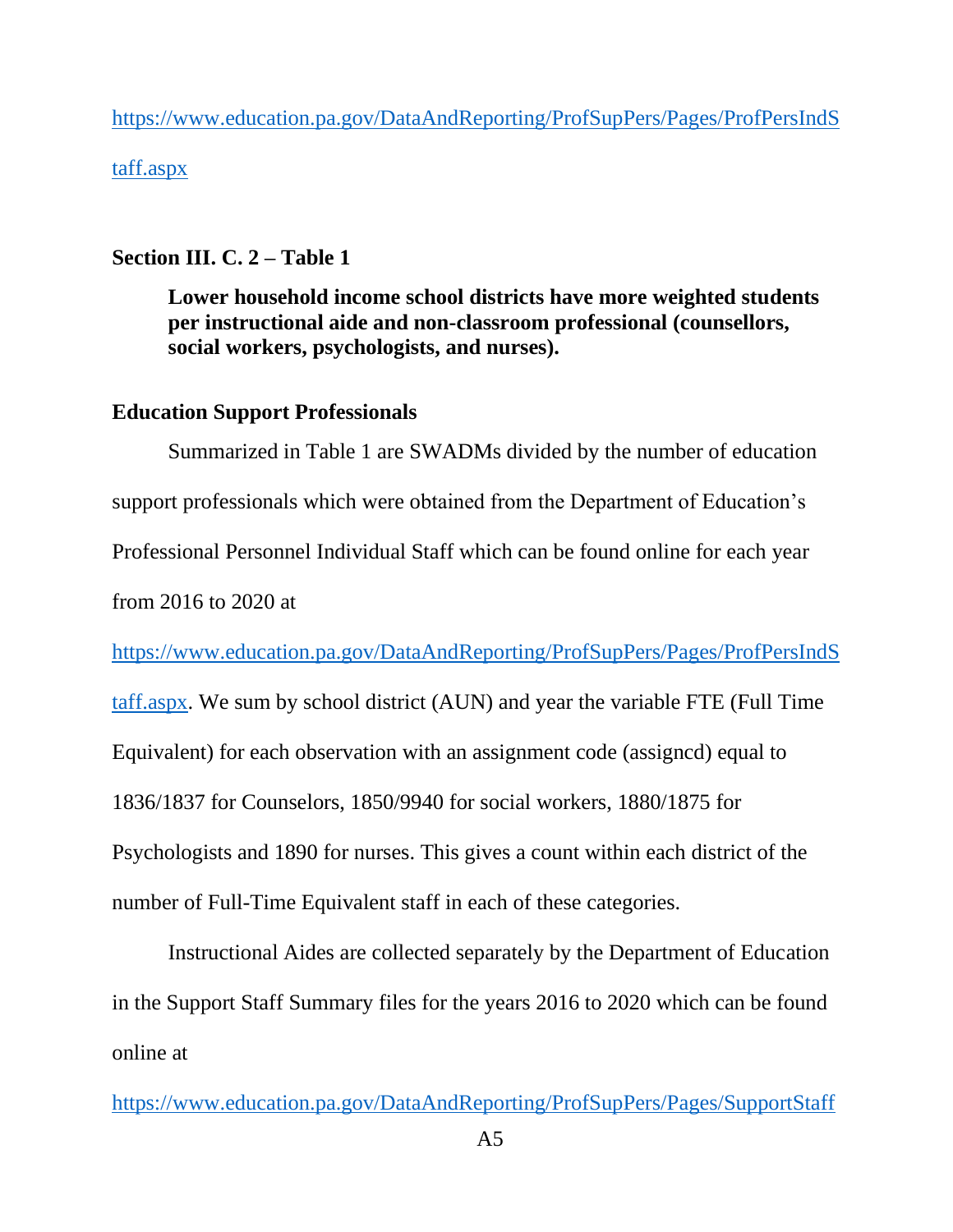[Sum.aspx.](https://www.education.pa.gov/DataAndReporting/ProfSupPers/Pages/SupportStaffSum.aspx) Our counts of Instructional Aides treated part-time aides as the equivalent of .5 of full-time teachers aides.

### **Section III. C. 3 – Figure 4:**

**Lower household income school districts have lower teacher salaries.** Summarized in Figure 4 are average teacher salaries. Individual teacher salaries are made available by the Pennsylvania Department of Education in its Professional Personnel Individual Staff which can be found online for each year from 2016 to 2020 at

[https://www.education.pa.gov/DataAndReporting/ProfSupPers/Pages/ProfPersIndS](https://www.education.pa.gov/DataAndReporting/ProfSupPers/Pages/ProfPersIndStaff.aspx) [taff.aspx.](https://www.education.pa.gov/DataAndReporting/ProfSupPers/Pages/ProfPersIndStaff.aspx) We calculate district average salaries after limiting our sample to teachers employed full-time.

#### **Section III. C. 4: – Figure 5:**

# **Lower household income school districts require more emergency permitted teachers.**

Summarized in Figure 5 are Emergency Certifications Per The Average Teaching Workforce for the period from 2016 to 2020. The averaging teaching workforce was calculated using the Teacher Count data summarized in Figure 1. Emergency Certifications were collected by the Pennsylvania Department of Education's Office of Postsecondary and Higher Education (OPHE), Bureau of School Leadership and Teacher Quality (BSLTQ) compiles the Educator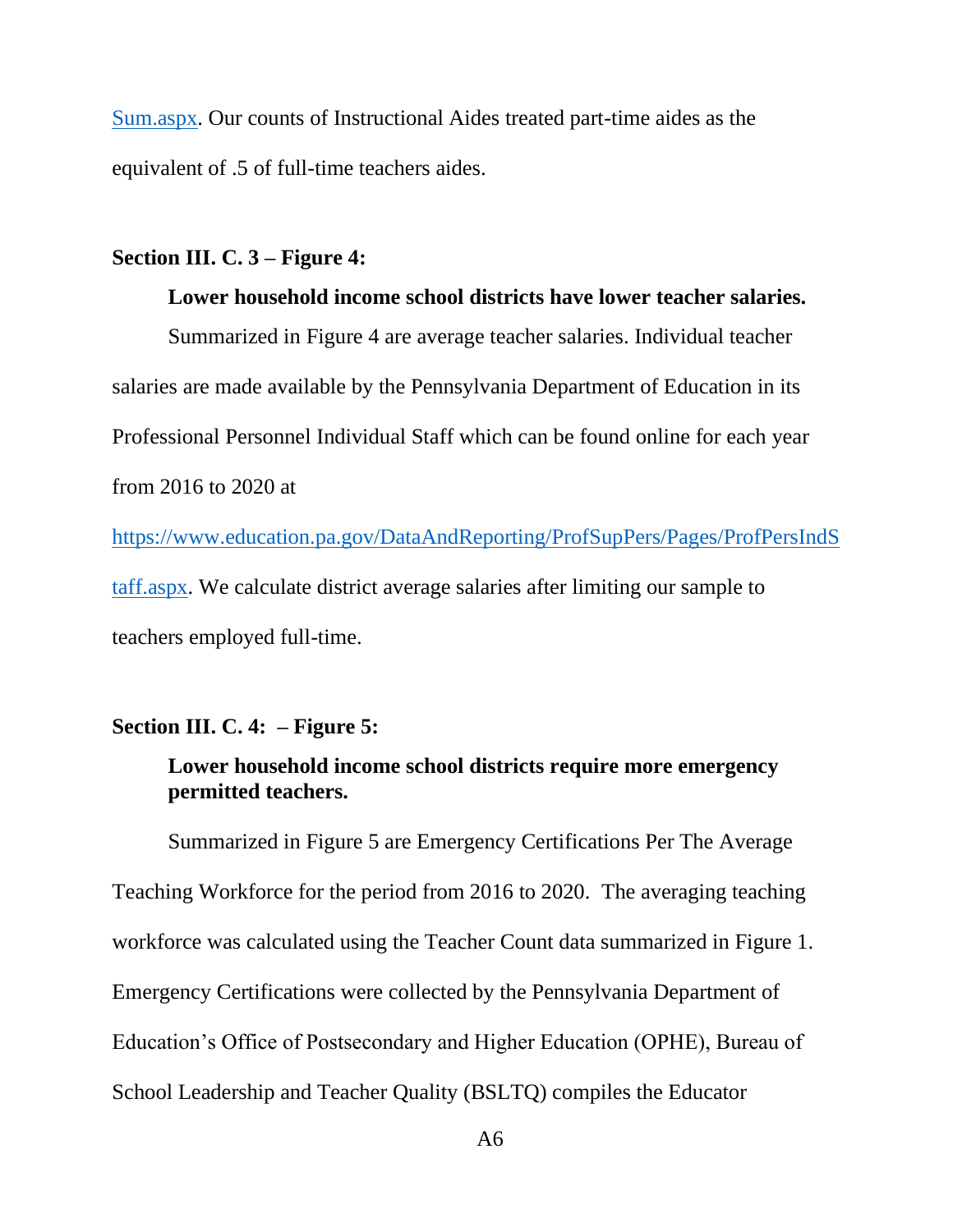Preparation and Certification Report which is available online [https://www.education.pa.gov/DataAndReporting/Pages/Act82.aspx.](https://www.education.pa.gov/DataAndReporting/Pages/Act82.aspx) The tab "Emergency Permits by District" has the total number of all Emergency Certification by district for each year from 2016 to 2020.

#### **Section III. C. 5: – Figure 6:**

# **Lower household income school districts experience higher teacher turnover**

Summarized in Figure 6 is teacher turnover by income quintile. District level turnover rates were calculated based on analysis of the Department of Education's Professional Personnel Individual Staff file which can be found online for each year from 2016 to 2020 at

[https://www.education.pa.gov/DataAndReporting/ProfSupPers/Pages/ProfPersIndS](https://www.education.pa.gov/DataAndReporting/ProfSupPers/Pages/ProfPersIndStaff.aspx)

[taff.aspx.](https://www.education.pa.gov/DataAndReporting/ProfSupPers/Pages/ProfPersIndStaff.aspx) To estimate teacher turnover, we limited our sample to the full-time teachers as identified by the Department of Education; we further limited our sample of teachers to their primary assignment. For each year from 2016 to 2020 we would match payroll to the next years payroll and count the individuals that were present in the first year but not present in the subsequent year. For example, we would merge by AUN and Publicid the payroll for a district in 2016 to the payroll in 2017 for that same district. A count was obtained of teachers who were present in 2016 but absent in 2017, this count was then divided by the total payroll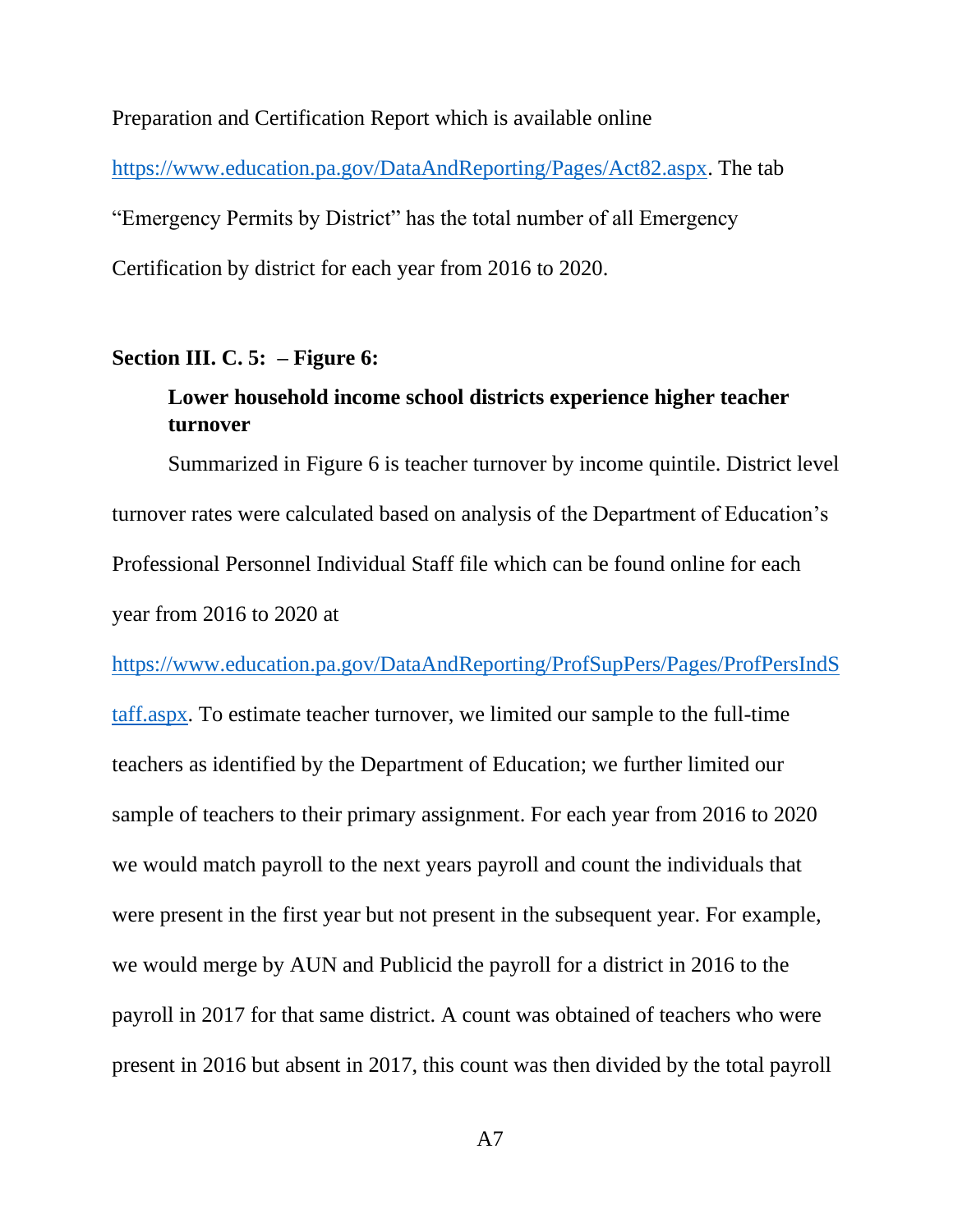in 2016 to estimate a percent turnover. This procedure was repeated district by district for each year from 2016 to 2020.

### **Section III. C. 5: – Figure 7:**

**Lower household income school districts have a less experienced staff** Summarized in Figure 7 is teacher inexperience by income quintile. Inexperienced teachers were defined as those with five years or less of experience in education. Years of experience in education is available in the Department of Education's Professional Personnel Individual Staff file which can be found online for each year from 2016 to 2020 at

[https://www.education.pa.gov/DataAndReporting/ProfSupPers/Pages/ProfPersIndS](https://www.education.pa.gov/DataAndReporting/ProfSupPers/Pages/ProfPersIndStaff.aspx) [taff.aspx.](https://www.education.pa.gov/DataAndReporting/ProfSupPers/Pages/ProfPersIndStaff.aspx) Our sample of was limited to classroom teachers.

### **Section IV. – Figure 8 and 9**

# **The relationship between spending per weighted student and scores on state mandated achievement tests.**

Summarized in Figure 8 is the relationship between current expenditures (as defined in Figure 2) and the percentage of students scoring proficient or better on the Pennsylvania System of School Assessment (PSSA) and the Keystone Exams. Figure 9 summarizes the same relationship as Figure 8 but for a subset of students the Department of Education defines as Historically Underperforming. Historically Underperforming students are students with disabilities, economically disadvantaged students, and English Language Learners. The percent of students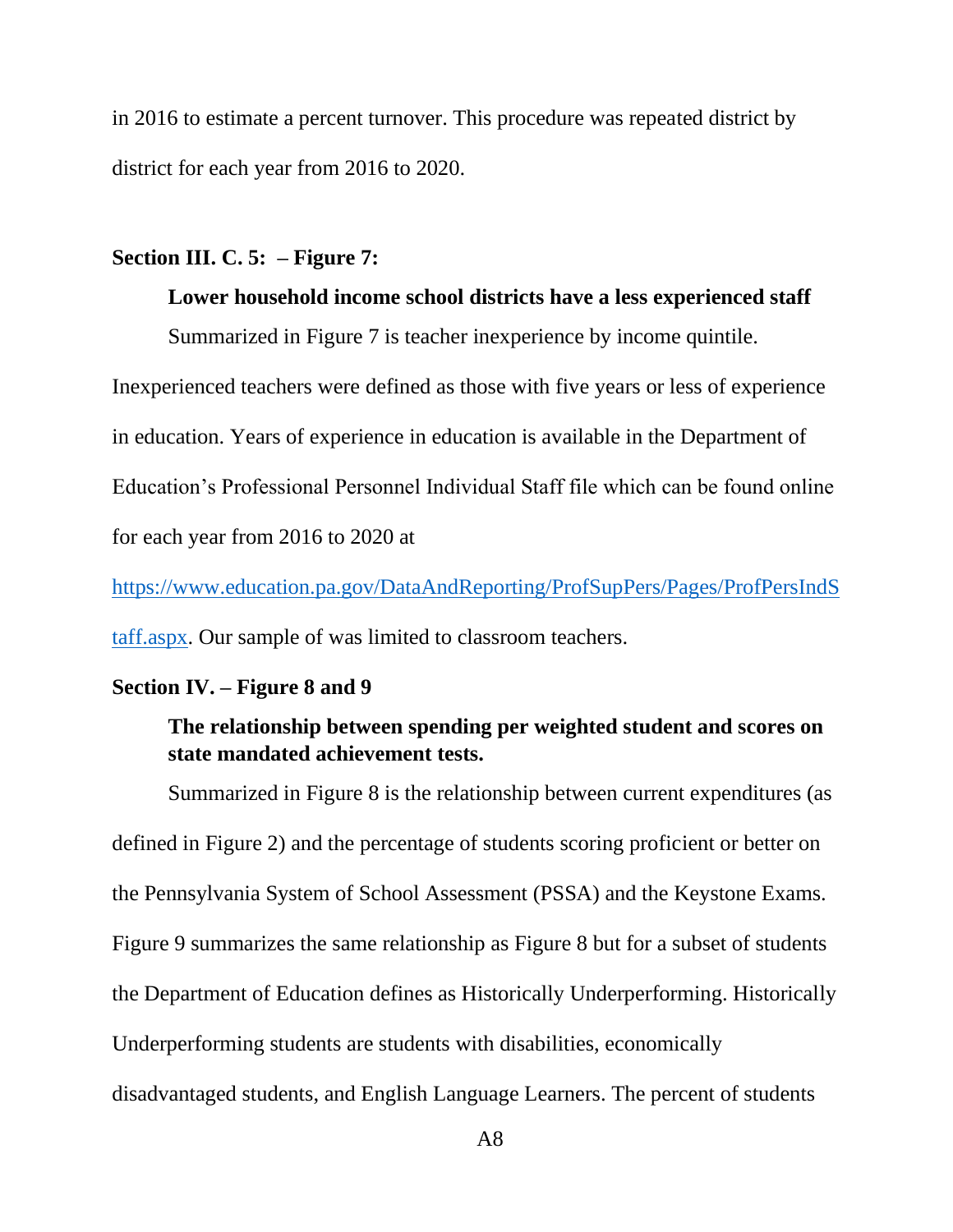scoring proficient or better and the number of students scored is available at the school level from the Commonwealth of Pennsylvania for both exams. We aggregate those school level scores to district level scores across all grades and subject areas to a single district level figure on the percent of students scoring proficient or better in each year from 2016 to 2019 (there were no standardized tests taken in 2020 due to COVID-19). The Pennsylvania Department of Education makes PSSA data available on its website at [https://www.education.pa.gov/DataAndReporting/Assessments/Pages/PSSA-](https://www.education.pa.gov/DataAndReporting/Assessments/Pages/PSSA-Results.aspx)[Results.aspx](https://www.education.pa.gov/DataAndReporting/Assessments/Pages/PSSA-Results.aspx) and the Keystone Exam scores at [https://www.education.pa.gov/DataAndReporting/Assessments/Pages/Keystone-](https://www.education.pa.gov/DataAndReporting/Assessments/Pages/Keystone-Exams-Results.aspx)[Exams-Results.aspx](https://www.education.pa.gov/DataAndReporting/Assessments/Pages/Keystone-Exams-Results.aspx)